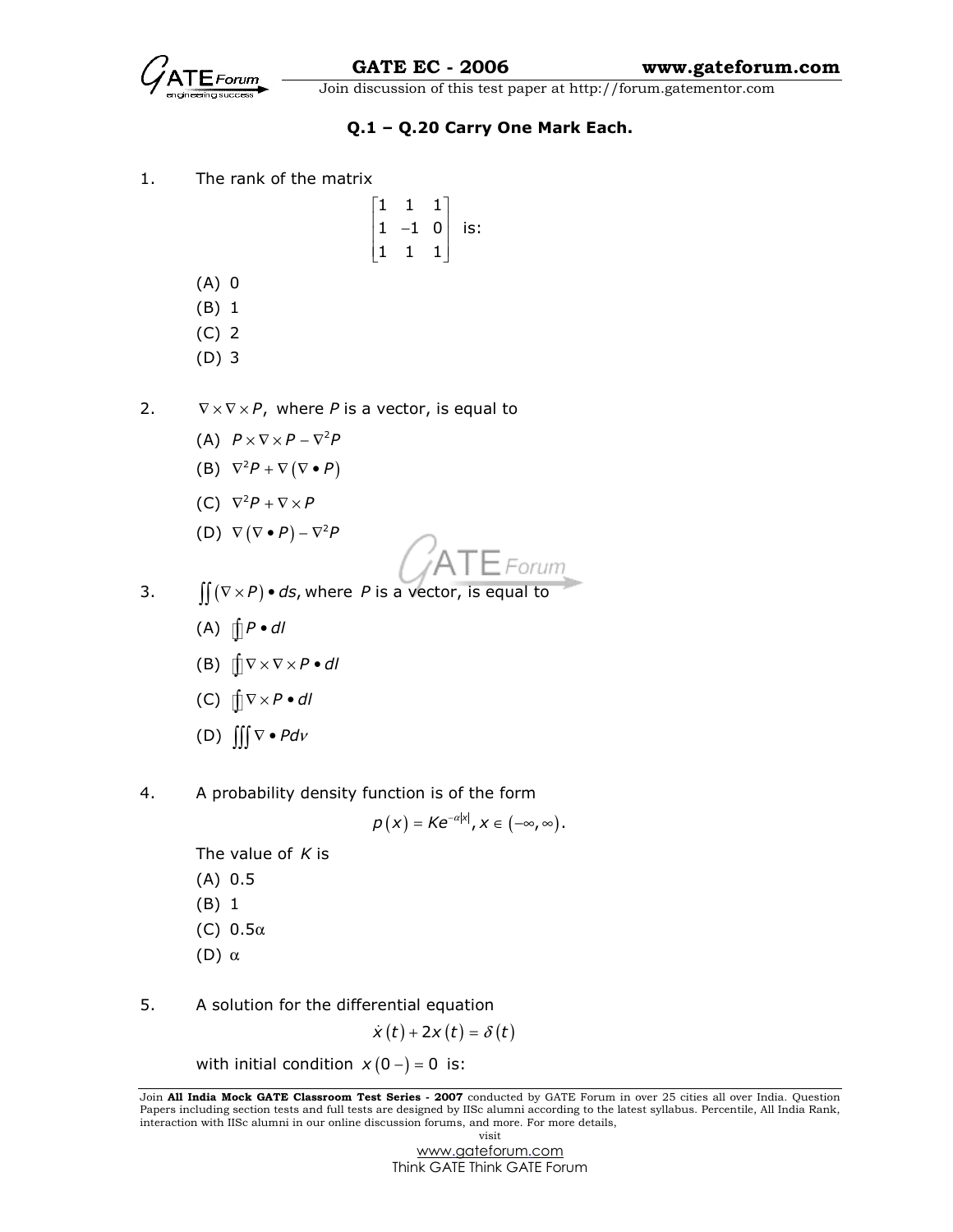- (A)  $e^{-2t}u(t)$
- (B)  $e^{2t}u(t)$
- (C)  $e^{-t}u(t)$
- (D)  $e^t u(t)$
- 6. A low-pass filter having a frequency response  $H(j\omega) = A(\omega) e^{j\phi(\omega)}$  does not produce any phase distortion if
- (A)  $A(\omega) = C\omega^2$ ,  $\phi(\omega) = k\omega^3$
- (B)  $A(\omega) = C\omega^2$ ,  $\phi(\omega) = k\omega$
- (C)  $A(\omega) = C\omega, \phi(\omega) = k\omega^2$
- (D)  $A(\omega) = C$ ,  $\phi(\omega) = k \omega^{-1}$
- 7. The values of voltage  $(V_D)$  across a tunnel-diode corresponding to peak and valley currents are  $V_\rho$  and  $V_\nu$  respectively. The range of tunnel-diode voltage  $V_\rho$  for which the slope of its  $I$  –  $V_{\scriptscriptstyle \!\! D}$ characteristics is negative would be
- (A)  $V_D < 0$ 
	- (B)  $0 \leq V_{\scriptscriptstyle D} < V_{\scriptscriptstyle P}$
	- (C)  $V_p \leq V_p < V_v$
	- (D)  $V_p \geq V_v$
- 8. The concentration of minority carriers in an extrinsic semiconductor under equilibrium is:
	- (A) directly proportional to the doping concentration
	- (B) inversely proportional to the doping concentration
	- (C) directly proportional to the intrinsic concentration
	- (D) inversely proportional to the intrinsic concentration
- 9. Under low level injection assumption, the injected minority carrier current for an extrinsic semiconductor is essentially the
	- (A) diffusion current
	- (B) drift current
	- (C) recombination current
	- (D) induced current

Join All India Mock GATE Classroom Test Series - 2007 conducted by GATE Forum in over 25 cities all over India. Question Papers including section tests and full tests are designed by IISc alumni according to the latest syllabus. Percentile, All India Rank, interaction with IISc alumni in our online discussion forums, and more. For more details, visit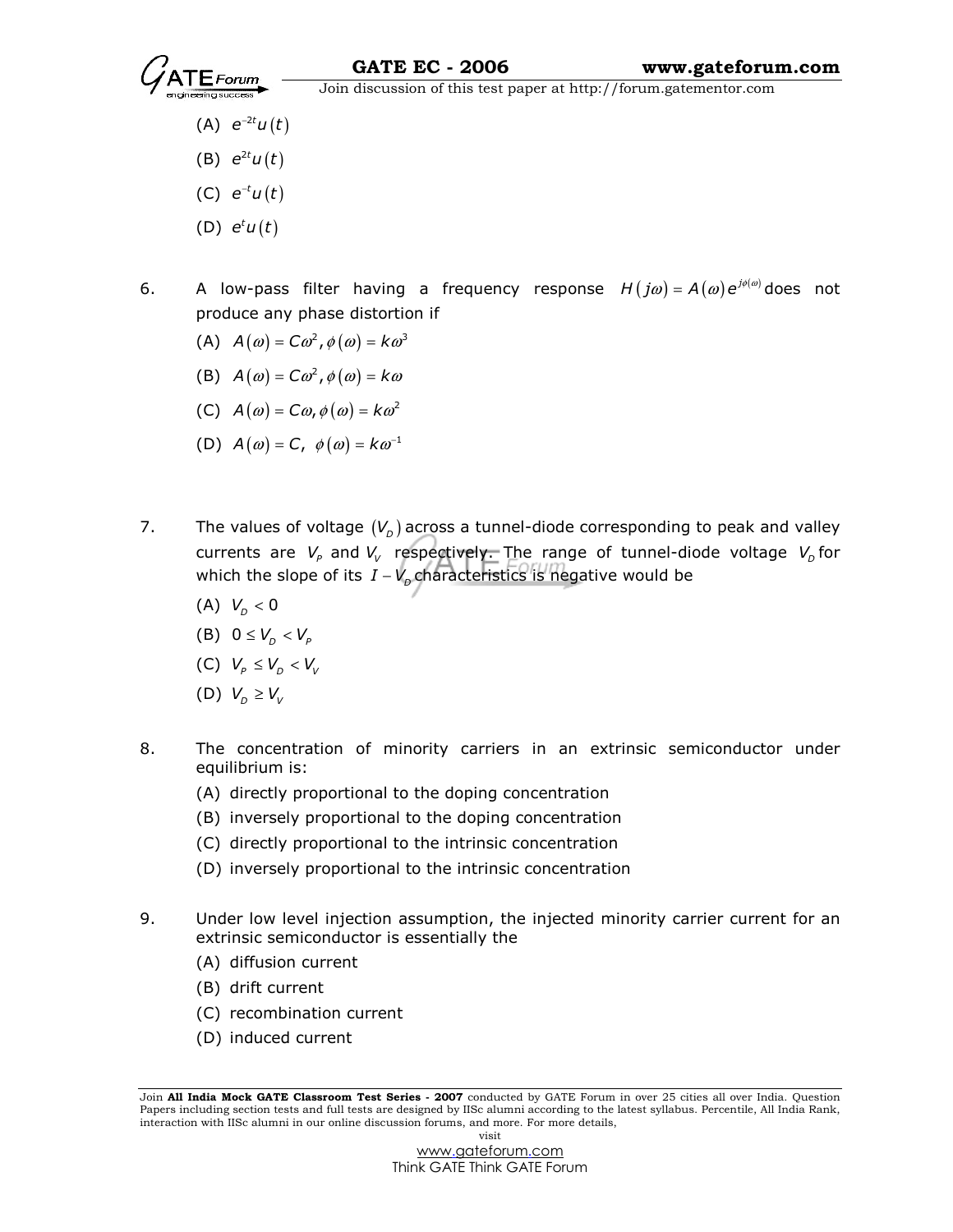

- 10. The phenomenon known as "Early Effect" in a bipolar transistor refers to a reduction of the effective base-width caused by
	- (A) electron-hole recombination at the base
	- (B) the reverse biasing of the base-collector junction
	- (C) the forward biasing of emitter-base junction
	- (D) the early removal of stored base charge during saturation-to-cutoff switching.
- 11. The input impedance  $(Z_i)$  and the output impedance  $(Z_0)$  of an ideal transconductance (voltage controlled current source) amplifier are
- (A)  $Z_i = 0, Z_0 = 0$
- (B)  $Z_i = 0, Z_0 = \infty$
- (C)  $Z_i = \infty$ ,  $Z_0 = 0$
- (D)  $Z_i = \infty$ ,  $Z_0 = \infty$
- 12. An n-channel depletion MOSFET has following two points on its  $I_D V_{GS}$  curve:
- (i)  $V_{_{GS}}$  = 0 at  $I_{_{D}}$  = 12mA and
- (ii)  $V_{\scriptscriptstyle{GS}}$  = −6 Volts at  $I_{\scriptscriptstyle{D}}$  = 0

Which of the following Q-points will give the highest trans-conductance gain for small signals?

- (A)  $V_{GS} = -6$  Volts
- (B)  $V_{\text{cc}} = -3$  Volts
- (C)  $V_{GS} = 0$  Volts
- (D)  $V_{cs} = 3$  Volts
- 13. The number of product terms in the minimized sum-of-product expression obtained through the following K-map is (where "d" denotes don't care states)

| 1 | 0 | 0 | 1 |
|---|---|---|---|
| 0 | d | 0 | 0 |
| 0 | 0 | d |   |
| 1 | 0 | 0 |   |

- (A) 2
- (B) 3
- (C) 4
- (D) 5

Join All India Mock GATE Classroom Test Series - 2007 conducted by GATE Forum in over 25 cities all over India. Question Papers including section tests and full tests are designed by IISc alumni according to the latest syllabus. Percentile, All India Rank, interaction with IISc alumni in our online discussion forums, and more. For more details, visit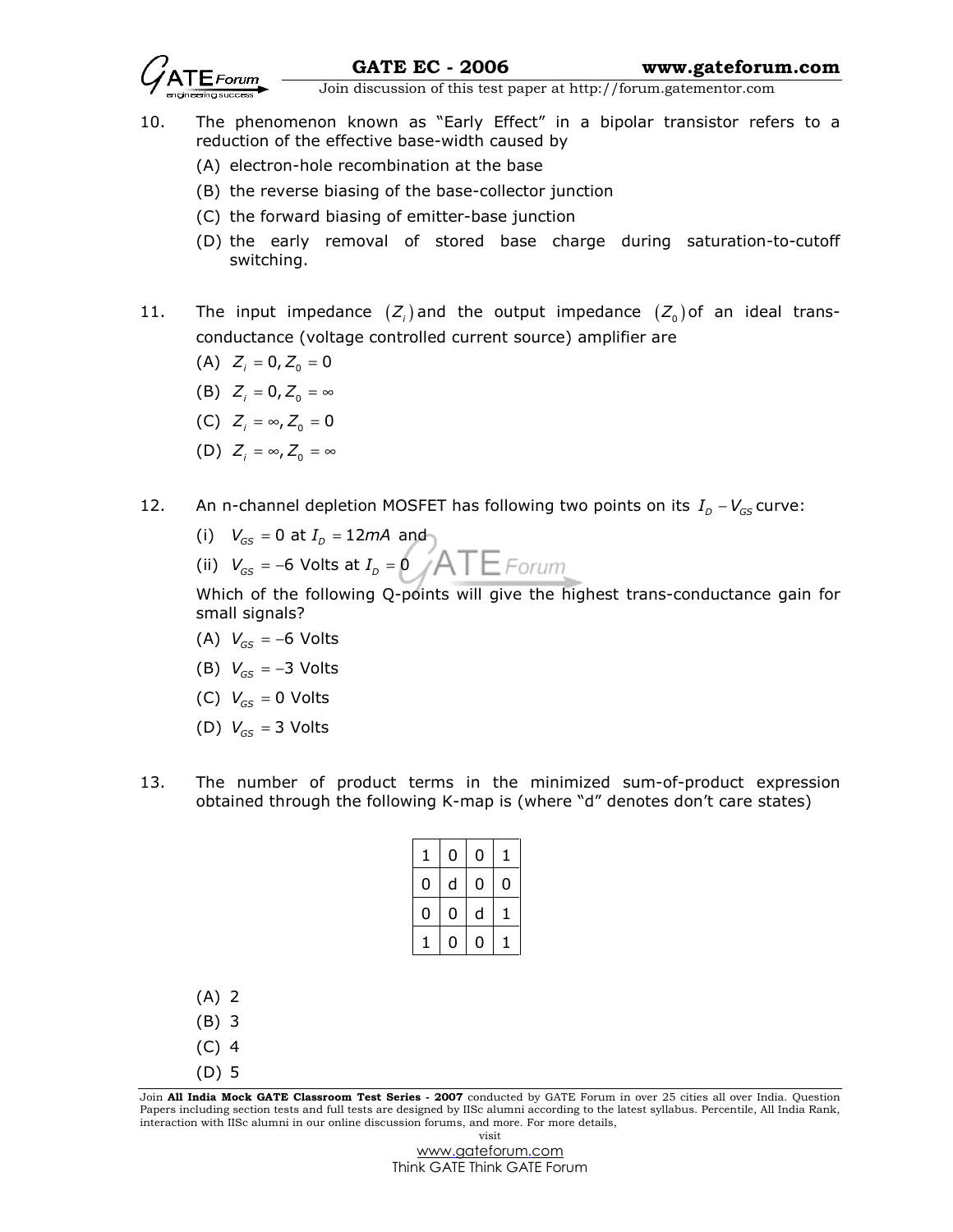

- 14. Let  $x(t) \leftrightarrow X(j\omega)$  be Fourier Transform pair. The Fourier Transform of the signal  $x (5t - 3)$  in terms of  $X ( j\omega )$  is given as
- (A) 3  $\frac{1}{2}e^{-\frac{13}{5}}$ 5 5  $e^{-\frac{j3\omega}{5}}\chi\left(\frac{j\omega}{5}\right)$  $\left(\frac{1}{5}\right)$  (B) 3  $\frac{1}{2}$   $\frac{13}{5}$ 5 5  $e^{\frac{j3\omega}{5}}\chi\left(\frac{j\omega}{5}\right)$  $\left(\frac{2}{5}\right)$ (C)  $\frac{1}{5}e^{-j3\omega}X\left(\frac{j\omega}{5}\right)$  $e^{-j3\omega}X\left(\frac{j\omega}{\pi}\right)$  $\left(\frac{1}{5}\right)$ (D)  $\frac{1}{5} e^{j3\omega} X \left( \frac{j\omega}{5} \right)$  $e^{j3\omega}X\left(\frac{j\omega}{\pi}\right)$  $\left(\frac{1}{5}\right)$
- 15. The Dirac delta function  $\delta(t)$  is defined as

(A) 
$$
\delta(t) = \begin{cases} 1 & t = 0 \\ 0 & \text{otherwise} \end{cases}
$$
  
\n(B)  $\delta(t) = \begin{cases} \infty & t = 0 \\ 0 & \text{otherwise} \end{cases}$   
\n(C)  $\delta(t) = \begin{cases} 1 & t = 0 \\ 0 & \text{otherwise} \end{cases}$  and  $\int_{-\infty}^{0} \delta(t) dt = 1$   
\n(D)  $\delta(t) = \begin{cases} \infty & t = 0 \\ 0 & \text{otherwise} \end{cases}$  and  $\int_{-\infty}^{0} \delta(t) dt = 1$ 

- 16. If the region of convergence of  $x_1[n]+x_2[n]$  is  $\frac{1}{3}$  <  $|z|$  <  $\frac{2}{3}$ , then the region of convergence of  $x_n[n]-x_2[n]$ includes
- (A)  $\frac{1}{3}$  < |z| < 3 (B)  $\frac{2}{3}$  < |z| < 3 (C)  $\frac{3}{2}$  < |z| < 3 (D)  $\frac{1}{3}$  < |z| <  $\frac{2}{3}$
- 17. The open-loop transfer function of a unity-gain feedback control system is given by

Join All India Mock GATE Classroom Test Series - 2007 conducted by GATE Forum in over 25 cities all over India. Question Papers including section tests and full tests are designed by IISc alumni according to the latest syllabus. Percentile, All India Rank, interaction with IISc alumni in our online discussion forums, and more. For more details, visit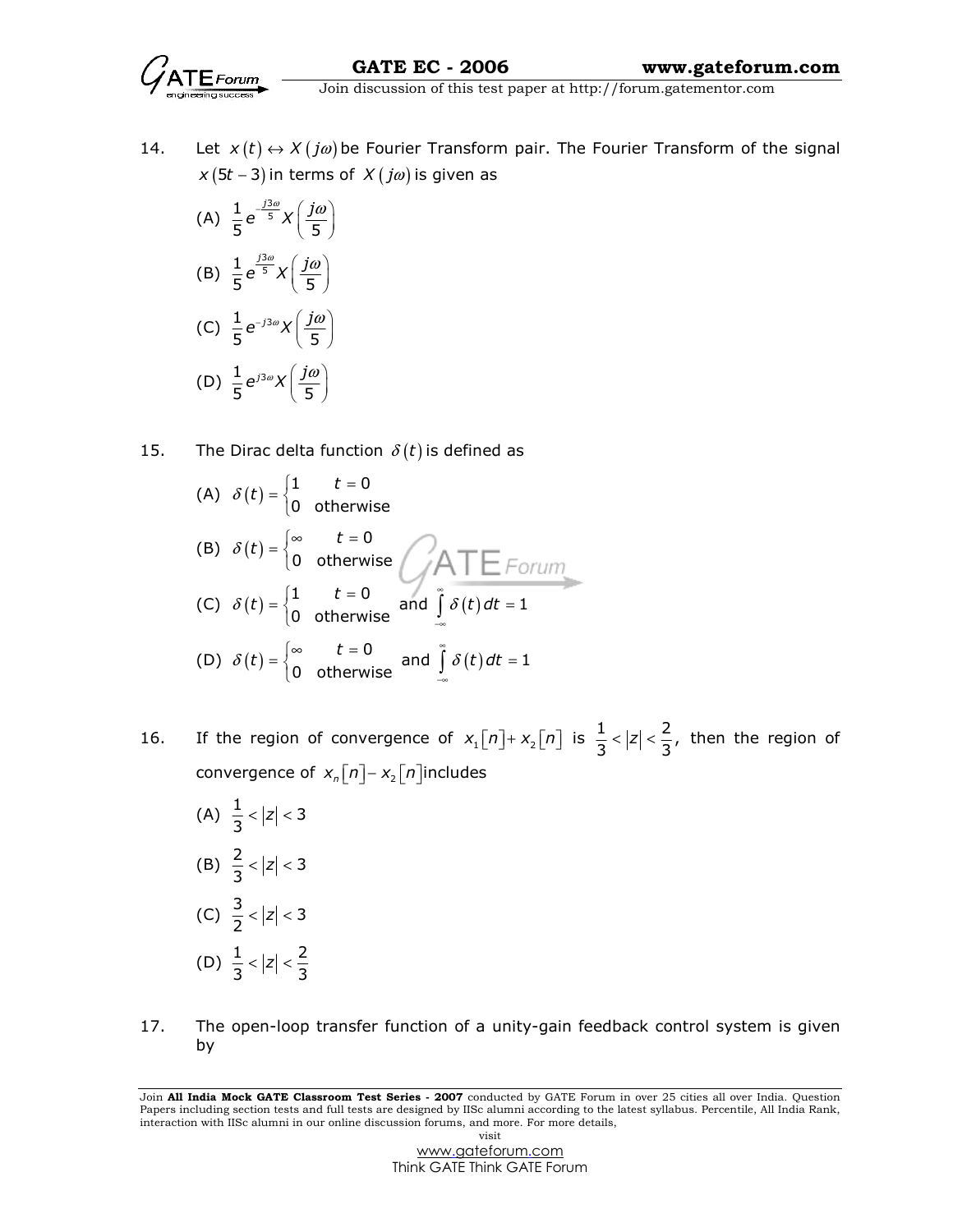

$$
G(s)=\frac{\mathcal{K}}{(s+1)(s+2)}.
$$

The gain margin of the system in dB is given by

- (A) 0
- (B) 1
- (C) 20
- (D) ∞
- 
- 18. In the system shown below,  $x(t) = (\sin t) u(t)$ . In steady-sate, the response  $y(t)$  will be:





19. The electric field of an electromagnetic wave propagating in the positive zdirection is given by

$$
E = \hat{a}_x \sin(\omega t - \beta z) + \hat{a}_y \sin(\omega t - \beta z + \frac{\pi}{2}).
$$

The wave is

- (A) linearly polarized in the z-direction
- (B) elliptically polarized
- (C) left-hand circularly polarized
- (D) right-hand circularly polarized
- 20. A transmission line is feeding 1 Watt of power to a horn antenna having a gain of 10 dB. The antenna is matched to the transmission line. The total power radiated by the horn antenna into the free-space is:
	- (A) 10 Watts

Join All India Mock GATE Classroom Test Series - 2007 conducted by GATE Forum in over 25 cities all over India. Question Papers including section tests and full tests are designed by IISc alumni according to the latest syllabus. Percentile, All India Rank, interaction with IISc alumni in our online discussion forums, and more. For more details, visit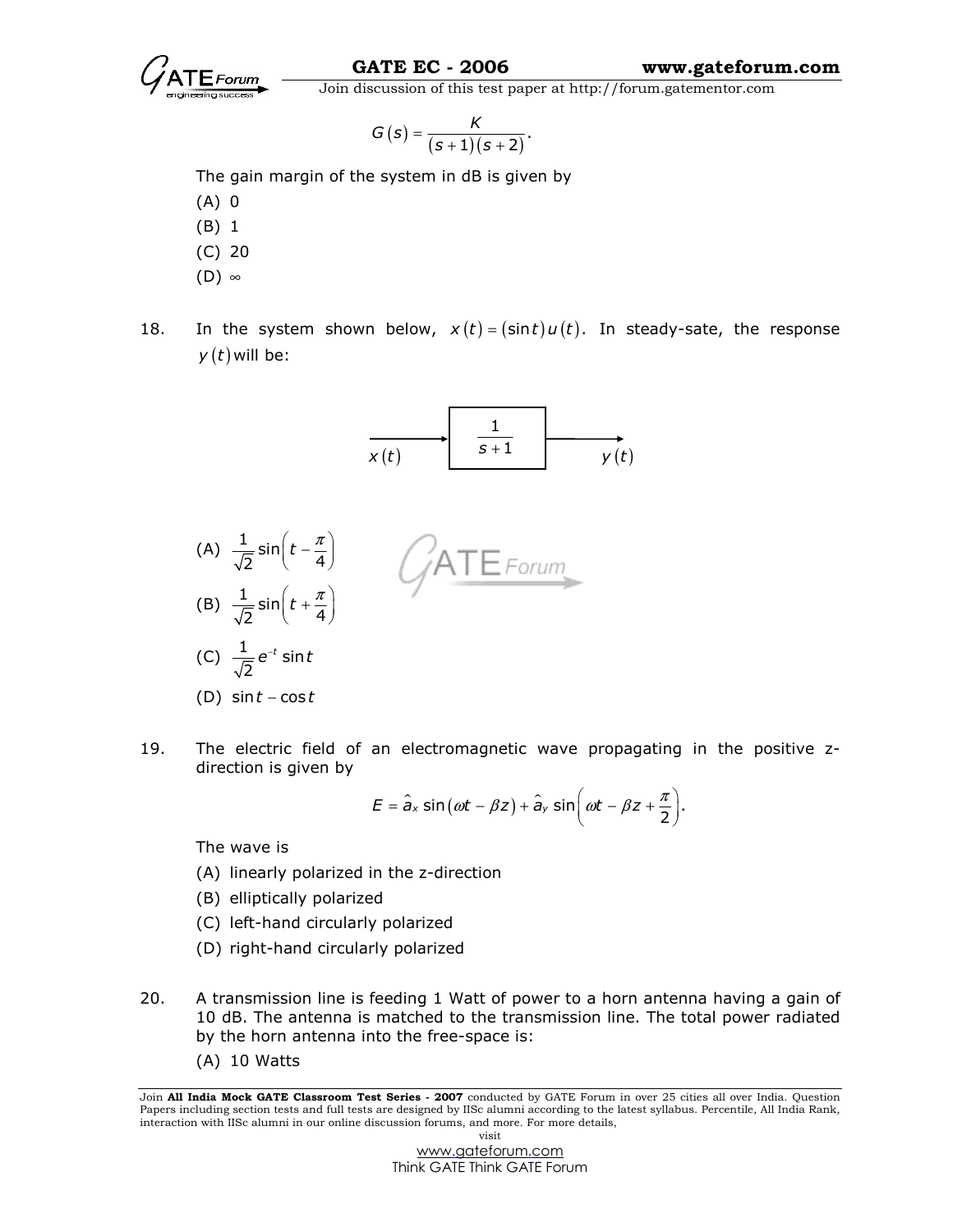

- (B) 1 Watt
- (C) 0.1 Watt
- (D) 0.01 Watt
- 21. The eigenvalues and the corresponding eigenvectors of a  $2 \times 2$  matrix are given by
	- Eigenvalue Eigenvector  $\lambda_1 = 8$  $= 8$   $V_1$ 1  $v_1 = \begin{bmatrix} 1 \\ 1 \end{bmatrix}$  $\lambda$ <sub>2</sub> = 4  $= 4$   $V_2$ 1  $v_2 = \begin{bmatrix} 1 \\ -1 \end{bmatrix}$ The matrix is:
- $(A) \begin{bmatrix} 6 & 2 \\ 2 & 6 \end{bmatrix}$  $\begin{bmatrix} 6 & 2 \end{bmatrix}$  $\begin{bmatrix} 2 & 6 \end{bmatrix}$ (B)  $\begin{vmatrix} 4 & 6 \\ 6 & 4 \end{vmatrix}$  $\begin{bmatrix} 4 & 6 \end{bmatrix}$  $\begin{bmatrix} 6 & 4 \end{bmatrix}$ (C)  $\begin{vmatrix} 2 & 4 \\ 4 & 2 \end{vmatrix}$  $\begin{bmatrix} 2 & 4 \end{bmatrix}$  $\begin{bmatrix} 4 & 2 \end{bmatrix}$  $\mathsf{TE}$ Forum $\mathsf{C}$  $(D) \begin{vmatrix} 4 & 8 \\ 8 & 4 \end{vmatrix}$  $\begin{bmatrix} 4 & 8 \end{bmatrix}$  $\begin{bmatrix} 8 & 4 \end{bmatrix}$
- 22. For the function of a complex variable  $W = \ln Z$ (where,  $W = u + jv$  and  $Z = x + jy$ ), the  $u =$ constant lines get mapped in Z-plane as
	- (A) set of radial straight lines
	- (B) set of concentric circles
	- (C) set of confocal hyperbolas
	- (D) set of confocal ellipses
- 23. The value of the contour integral  $\int\limits_{|z-j|=2} \frac{1}{z^2}$ 1  $\int_{z-j=2}^{J} Z^2 + 4$ dz  $\int_{-j=2}^{\infty}\frac{1}{z^2+4}dz$  in posiive sense is
- (A)  $\frac{J''}{2}$ j<sup>π</sup> (B)  $\frac{7}{2}$  $-\pi$

$$
(C) \frac{-j\pi}{2}
$$

Join All India Mock GATE Classroom Test Series - 2007 conducted by GATE Forum in over 25 cities all over India. Question Papers including section tests and full tests are designed by IISc alumni according to the latest syllabus. Percentile, All India Rank, interaction with IISc alumni in our online discussion forums, and more. For more details, visit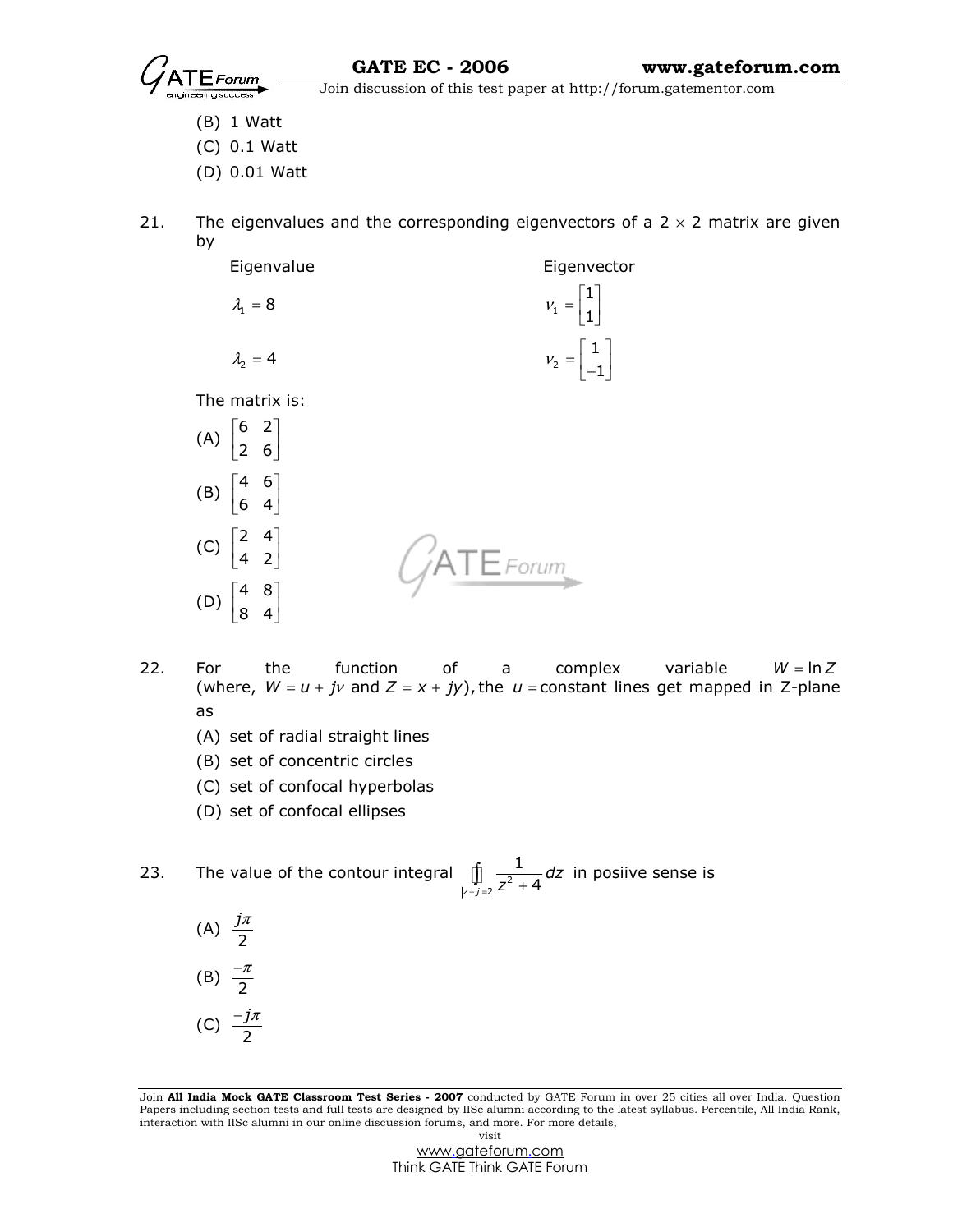

(D)  $\frac{\pi}{2}$ π

- 24. The integral  $\int \sin^3$ 0  $\int\limits_0^{\pi} \sin^3\theta \; d\theta$  is given by (A)  $\frac{1}{2}$ (B)  $\frac{2}{3}$ (C)  $\frac{4}{3}$ (D)  $\frac{8}{3}$
- 25. Three companies, X, Y and Z supply computers to a university. The percentage of computers supplied by them and the probability of those being defective are tabulated below.

| Company |     | % of computers supplied   Probability of being defective |
|---------|-----|----------------------------------------------------------|
|         | 60% | 0.01                                                     |
|         | 30% | 0.02                                                     |
|         | 10% | 0,03                                                     |

Given that a computer is defective, the probability that it was supplied by Y is:

(A) 0.1

(B) 0.2

- (C) 0.3
- (D) 0.4

26. For the matrix  $\begin{vmatrix} 4 & 2 \\ 2 & 4 \end{vmatrix}$  $\begin{bmatrix} 4 & 2 \end{bmatrix}$  $\begin{bmatrix} 2 & 4 \end{bmatrix}$ the eigenvalue corresponding to the eigenvector  $\begin{vmatrix} 101 & 101 \ 101 & 101 \end{vmatrix}$  $\left \lceil 101 \right \rceil$  $\begin{bmatrix} 1 & 0 & 1 \ 1 & 0 & 1 \end{bmatrix}$ is: (A) 2 (B) 4 (C) 6 (D) 8

27. For the differential equation  $\frac{d^2y}{dx^2} + k^2$  $\frac{d^2y}{dx^2} + k^2y = 0$  $\frac{d^{2}y}{dx^{2}} + k^{2}y = 0$  the boundary conditions are

Join All India Mock GATE Classroom Test Series - 2007 conducted by GATE Forum in over 25 cities all over India. Question Papers including section tests and full tests are designed by IISc alumni according to the latest syllabus. Percentile, All India Rank, interaction with IISc alumni in our online discussion forums, and more. For more details, visit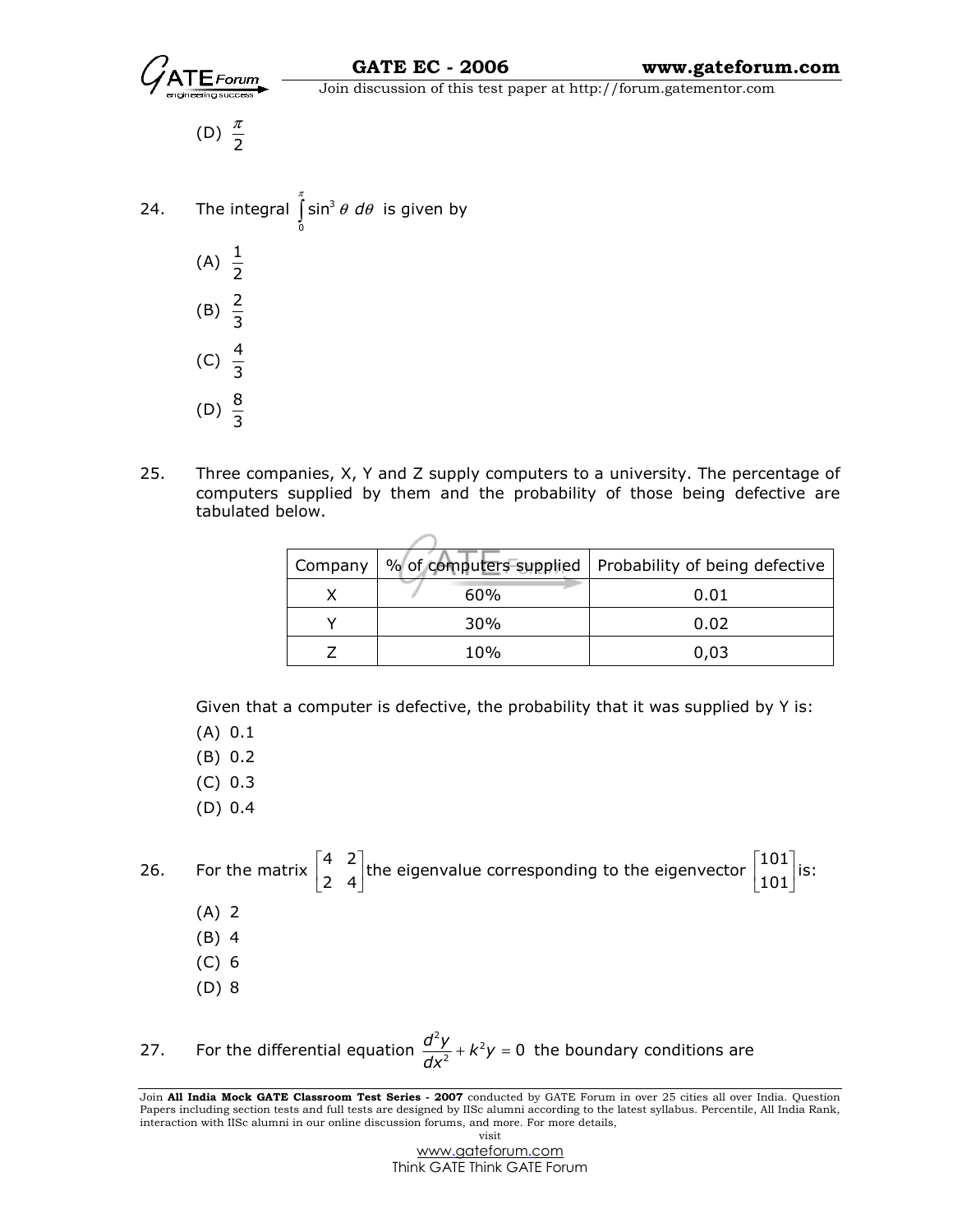

(i)  $y = 0$  for  $x = 0$  and (ii)  $y = 0$  for  $x = a$ 

The form of non-zero solutions of  $y$  (where m varies over all integers) are

(A)  $y = \sum_{m} A_m \sin m$  $y = \sum_{m} A_m \sin \frac{m \pi x}{a}$  $=\sum A_m \sin \frac{m\pi}{2}$ (B)  $y = \sum_{m} A_m \cos m$  $y = \sum_{m} A_m \cos \frac{m \pi x}{a}$  $=\sum A_m \cos \frac{m\pi}{2}$  $(C)$ m  $\sum_{m} A_{m} X^{a}$  $y = \sum A_m x^{\frac{mx}{a}}$  (D)  $m\pi x$  $\sum_{m} A_m e^{-a}$  $y = \sum A_m e^{-\frac{m\pi}{a}}$ 

28. Consider the function  $f(t)$  having Laplace transform

$$
F(s) = \frac{\omega_0}{s^2 + \omega_0^2} \quad \text{Re}[s] > 0
$$

The final value of  $f(t)$  would be:

 $ATE$ Forum (A) 0 (B) 1  $(C) -1 \leq f(\infty) \leq 1$  $(D)$  ∞

29. As x is increased from  $-\infty$  to  $\infty$ , the function

$$
f(x) = \frac{e^x}{1+e^x}
$$

- (A) monotonically increases
- (B) monotonically decreases
- (C) increases to a maximum value and then decreases
- (D) decreases to a minimum value and then increases
- 30. A two port network is represented by ABCD parameters given by

$$
\begin{bmatrix} V_1 \\ I_1 \end{bmatrix} = \begin{bmatrix} A & B \\ C & D \end{bmatrix} \begin{bmatrix} V_2 \\ -I_2 \end{bmatrix}
$$

If port-2 is terminated by  $R_{\iota}$ , the input impedance seen at port-1 is given by

$$
(A) \frac{A + BR_{\iota}}{C + DR_{\iota}}
$$

Join All India Mock GATE Classroom Test Series - 2007 conducted by GATE Forum in over 25 cities all over India. Question Papers including section tests and full tests are designed by IISc alumni according to the latest syllabus. Percentile, All India Rank, interaction with IISc alumni in our online discussion forums, and more. For more details, visit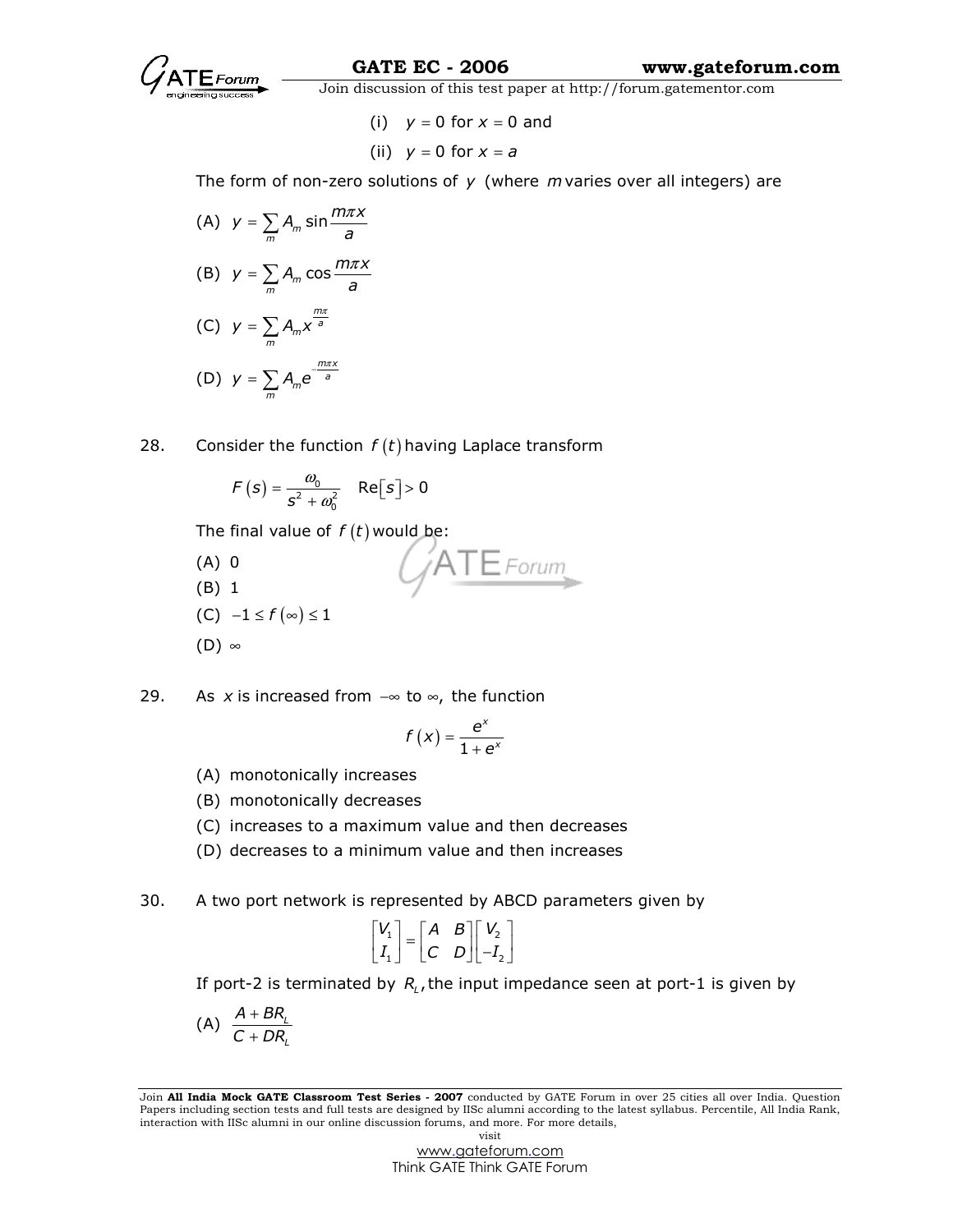

L  $BR_i + D$ +  $(C)$   $\frac{E_1}{2R}$ L  $DR<sub>i</sub> + A$  $BR_i + C$ + +  $(D)$   $\frac{D+MN_{l}}{D-CD}$ L  $B + AR$  $D + CR$ + +

31. In the two port network shown in the figure below,  $z_{12}$  and  $z_{21}$  are, respectively



- (A)  $r_c$  and  $\beta r_0$
- (B) 0 and  $-\beta r_{\rm o}$ 
	- (C) 0 and  $\beta r_0$
- (D)  $r_c$  and  $-\beta r_0$
- 32. The first and the last critical frequencies (singularities) of a driving point impedance function of a passive network having two kinds of elements, are a pole and a zero respectively. The above property will be satisfied by
	- (A) RL network only
	- (B) RC network only
	- (C) LC network only
	- (D) RC as well as RL networks
- 33. A 2mH inductor with some initial current can be represented as shown below, where s is the Laplace Transform variable. The value of initial current is:

 $I_{(s)}$ 



Join All India Mock GATE Classroom Test Series 2007 conducted by GATE Forum in over 25 cities all over India. Question Papers including section tests and full tests are designed by I**ISe dividin**i according to the latest syllabus. Percentile, All India Rank, interaction with IISc alumni in our online discussion forums, and more. For more details, 0.002s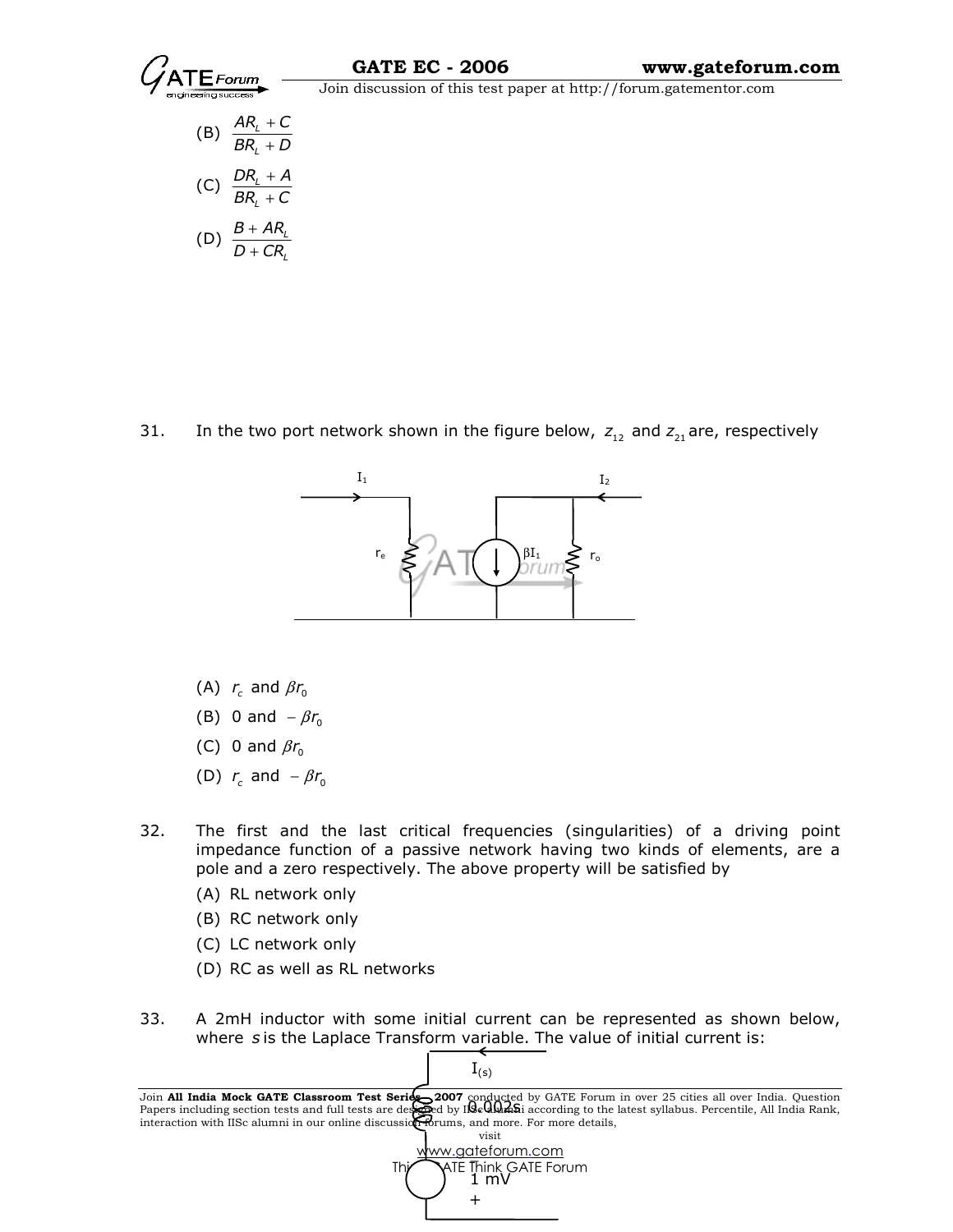

- (A) 0.5 A (B) 2.0 A (C) 1.0 A
- (D) 0.0 A
- 34. In the figure shown below, assume that all the capacitors are initially uncharged. If  $v_i(t) = 10u(t)$  Volts,  $v_0(t)$  is given by



- (A)  $8e^{-0.004t}$  Volts
- (B)  $8\left(1-e^{-0.004t}\right)$  Volts
	- (C)  $8u(t)$  Volts
	- (D) 8 Volts

35. Consider two transfer functions

$$
G_1(s) = \frac{1}{s^2 + as + b}
$$
 and  $G_2(s) = \frac{s}{s^2 + as + b}$ .

The 3-dB bandwidths of their frequency responses are, respectively

- (A)  $\sqrt{a^2 4b}$ ,  $\sqrt{a^2 + 4b}$
- (B)  $\sqrt{a^2 + 4b}$ ,  $\sqrt{a^2 4b}$

Join All India Mock GATE Classroom Test Series - 2007 conducted by GATE Forum in over 25 cities all over India. Question Papers including section tests and full tests are designed by IISc alumni according to the latest syllabus. Percentile, All India Rank, interaction with IISc alumni in our online discussion forums, and more. For more details, visit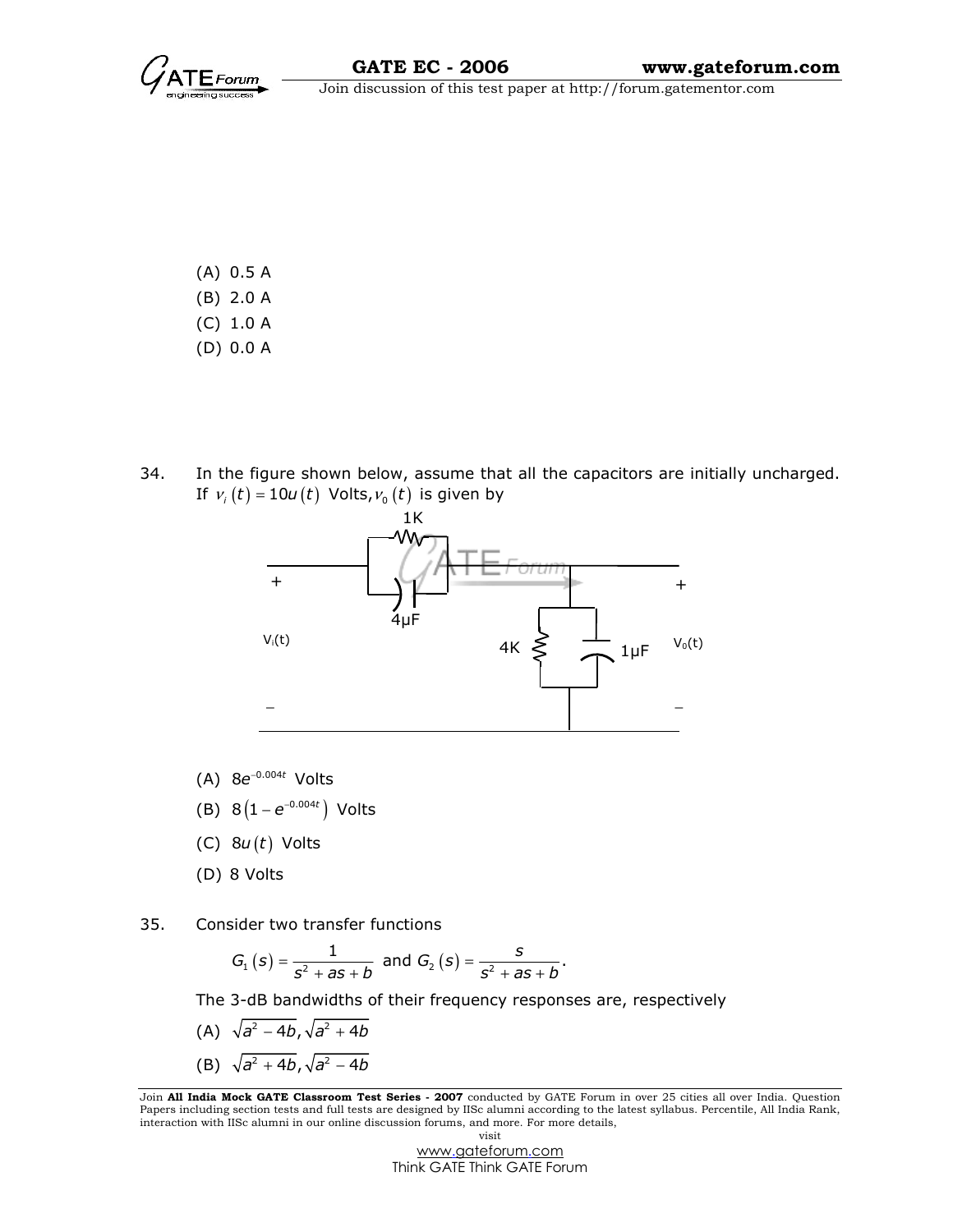

- (C)  $\sqrt{a^2 4b}$ ,  $\sqrt{a^2 4b}$
- (D)  $\sqrt{a^2 + 4b}$ ,  $\sqrt{a^2 + 4b}$
- 36. A negative resistance  $R_{\text{neq}}$  is connected to a passive network N having driving point impedance  $Z_1(s)$  as shown below. For  $Z_2(s)$  to be positive real,



- (A)  $|R_{neg}| \leq$  Re  $Z_1(j\omega)$ ,  $\forall \omega$ (B)  $|R_{neg}| \leq |Z_1 ( j\omega) |$ ,  $\forall \omega$ (C)  $\left| R_{neg} \right| \leq \text{Im} Z_1 \left( j\omega \right)$  ,  $\forall \omega$ (D)  $|R_{\text{neq}}| \leq \angle Z_1(j\omega), \forall \omega$
- 37. In the circuit shown below, the switch was connected to position 1 at  $t < 0$  and at  $t = 0$ , it is changed to position 2. Assume that the diode has zero voltage drop and a storage time  $t_s$ . For  $0 < t \leq t_s$ ,  $v_R$  is given by (all in Volts)



Join All India Mock GATE Classroom Test Series - 2007 conducted by GATE Forum in over 25 cities all over India. Question Papers including section tests and full tests are designed by IISc alumni according to the latest syllabus. Percentile, All India Rank, interaction with IISc alumni in our online discussion forums, and more. For more details, visit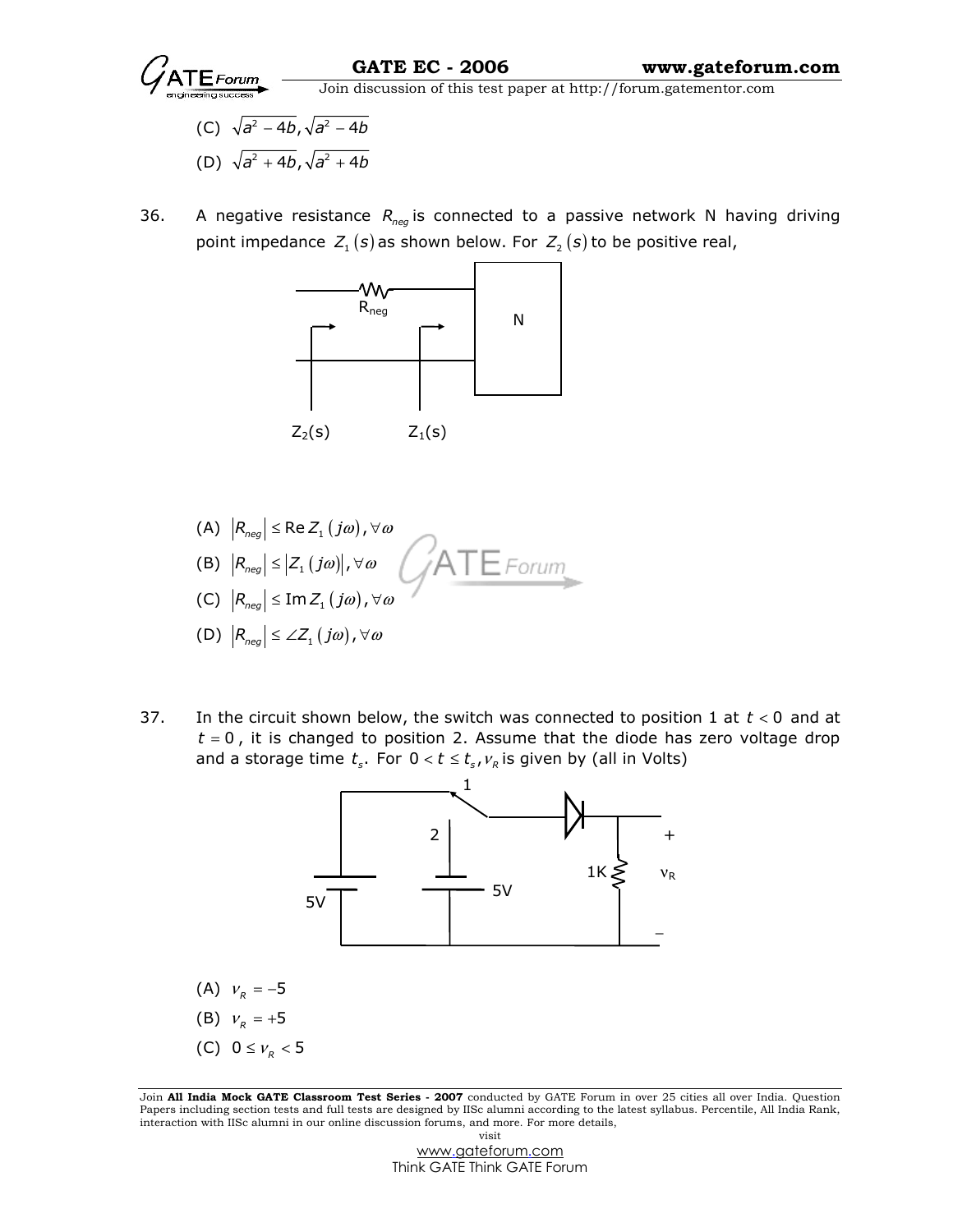

(D)  $-5 < v_R < 0$ 

- 38. The majority carriers in an n-type semiconductor have an average drift velocity  $\mathbf v$ in a direction perpendicular to a uniform magnetic field **B**. the electric field **E** induced due to Hall effect acts in the direction
	- (A)  $\mathbf{v} \times \mathbf{B}$
	- (B)  $\mathbf{B} \times \mathbf{v}$
	- (C) along  $v$
	- (D) opposite to v
- 39. Find the correct match between Group 1 and Group 2:

| Group 1                       | Group 2                                                |  |
|-------------------------------|--------------------------------------------------------|--|
| (E) Varactor diode            | (1) Voltage reference                                  |  |
| (F) PIN diode                 | (2) High frequency switch                              |  |
| (G) Zener diode               | (3) Tuned circuits                                     |  |
|                               | (H) Schottky diode $(4)$ Current controlled attenuator |  |
|                               | $I E$ Forum                                            |  |
| $(A) E - 4 F - 2 G - 1/H - 3$ |                                                        |  |
| $(B) E - 2 F - 4 G - 1 H - 3$ |                                                        |  |
| $(C) E - 3 F - 4 G - 1 H - 2$ |                                                        |  |
| $(D) E - 1 F - 3 G - 2 H - 4$ |                                                        |  |

40. A heavily doped n − type semiconductor has the following data:

Hole-electron mobility ratio : 0.4

| Doping concentration | : $4.2 \times 10^8$ atoms/m <sup>3</sup> |
|----------------------|------------------------------------------|
|                      |                                          |

Intrinsic concentration  $\qquad$  :  $1.5 \times 10^4$  atoms/m<sup>3</sup>

The ratio of conductance of the  $n$  – type semiconductor to that of the intrinsic semiconductor of same material and at the same temperature is given by

- (A) 0.00005
- (B) 2,000
- (C) 10,000
- (D) 20,000
- 41. For the circuit shown in the following figure, the capacitor C is initially uncharged. At  $t = 0$ , the switch S is closed. The voltage  $V_c$  across the capacitor at  $t = 1$  millisecond is:



Join All India Mock GATE Classroom Test Series - 2007 conducted of GATE Forum in over 25 cities all over India. Question Papers including section tests and full tests are designed by IISc alumni according to the latest syllabus. Percentile, All India Rank, interaction with IISc alumni in our online disappoint of  $\mathbf{a}$  more. For more details,

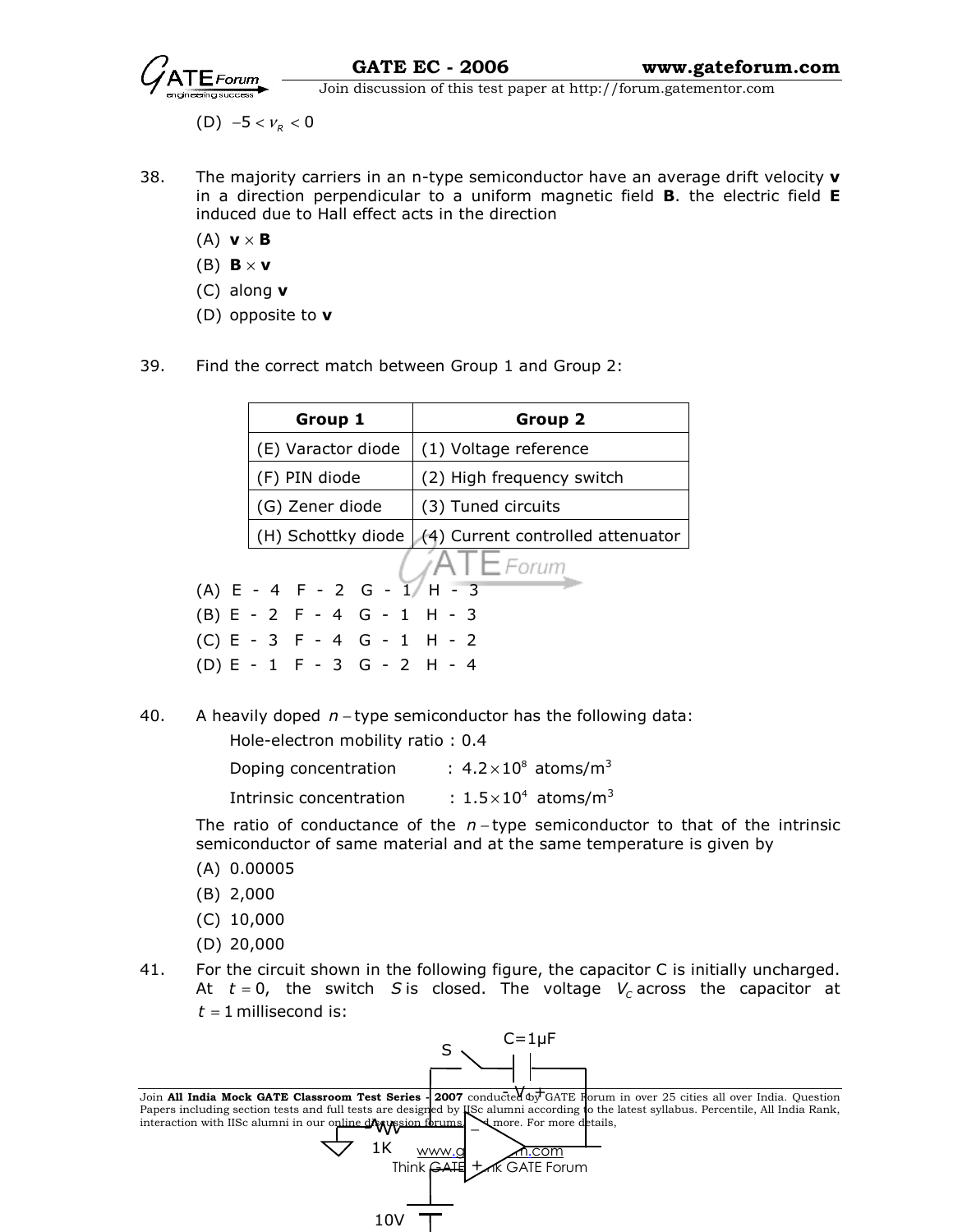In the figure shown above, the OP-AMP is supplied with ±15V and the ground has been shown by the symbol  $\nabla$ .

- (A) 0 Volt
- (B) 6.3 Volts
- (C) 9.45 Volts
- (D) 10 Volts
- 42. For the circuit shown below, assume that the zener diode is ideal with a breakdown voltage of 6 Volts. The waveform observed across R is:



Join All India Mock GATE Classroom Test Series - 2007 conducted by GATE Forum in over 25 cities all over India. Question Papers including section tests and full tests are designed by IISc alumni according to the latest syllabus. Percentile, All India Rank, interaction with IISc alumni in our online discussion forums, and more. For more details, visit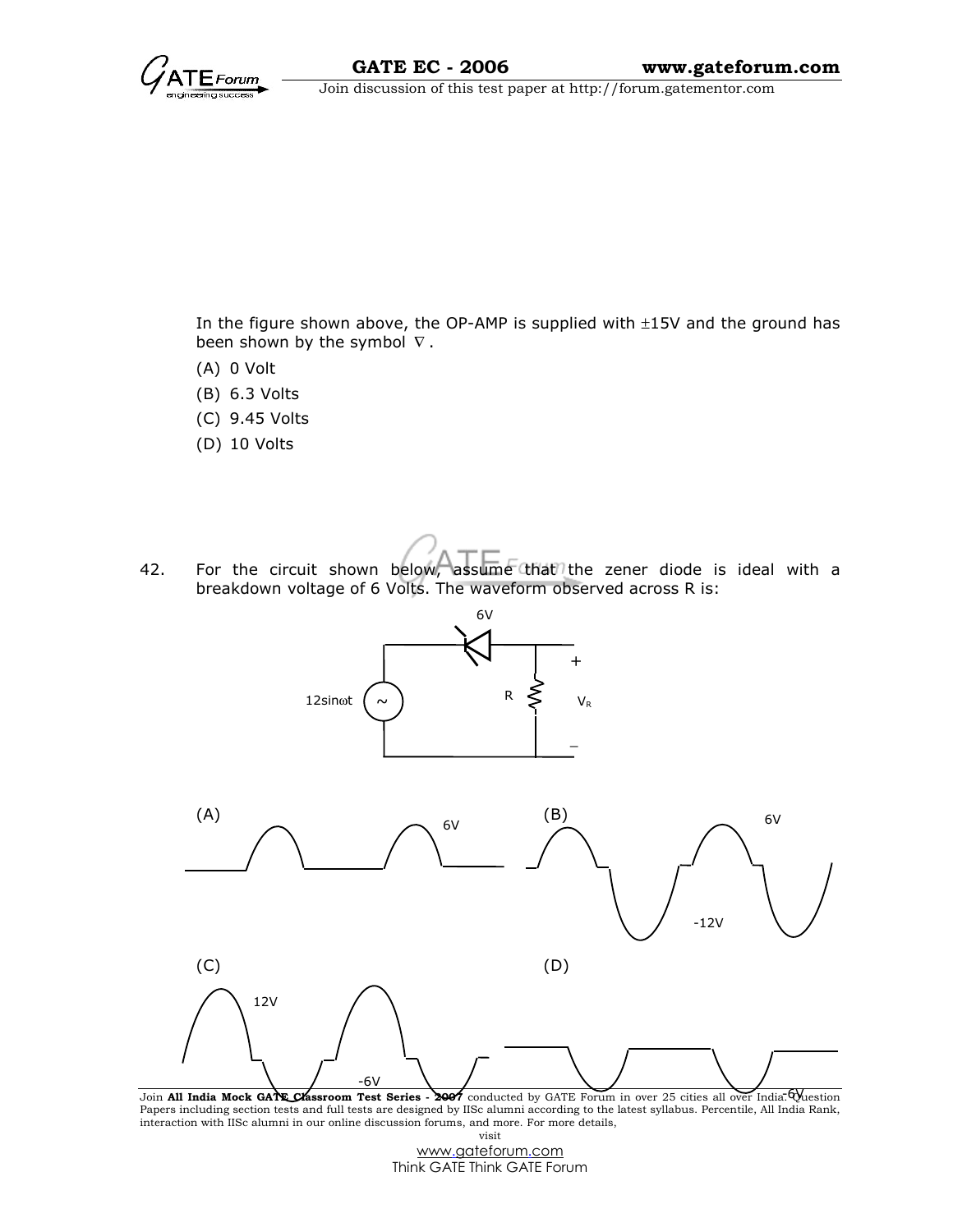

 $\overrightarrow{Grum}$  Join discussion of this test paper at http://forum.gatementor.com

- 43. A new Binary Coded Pentary (BCP) number system is proposed in which every digit of a base-5 number is represented by its corresponding 3-bit binary code. For example, the base-5 number 24 will be represented by its BCP code 010100. In this numbering system, the BCP code 100010011001 corresponds to the following number in base-5 system
	- (A) 423
	- (B) 1324
	- (C) 2201
	- (D) 4231
- 44. An I/O peripheral device shown in figure (b) below is to be interfaced to an 8085 microprocessor. To select the I/O device in the I/O address range D4 H – D7 H, its chip-select  $(\overline{CS})$  should be connected to the output of the decoder shown in figure (a) below:



- (A) output 7
- (B) output 5
- (C) output 2
- (D) output 0
- 45. For the circuit shown in figure below, two 4-bit parallel-in serial-out shift registers loaded with the data shown are used to feed the data to a full adder. Initially, all

Join All India Mock GATE Classroom Test Series - 2007 conducted by GATE Forum in over 25 cities all over India. Question Papers including section tests and full tests are designed by IISc alumni according to the latest syllabus. Percentile, All India Rank, interaction with IISc alumni in our online discussion forums, and more. For more details, visit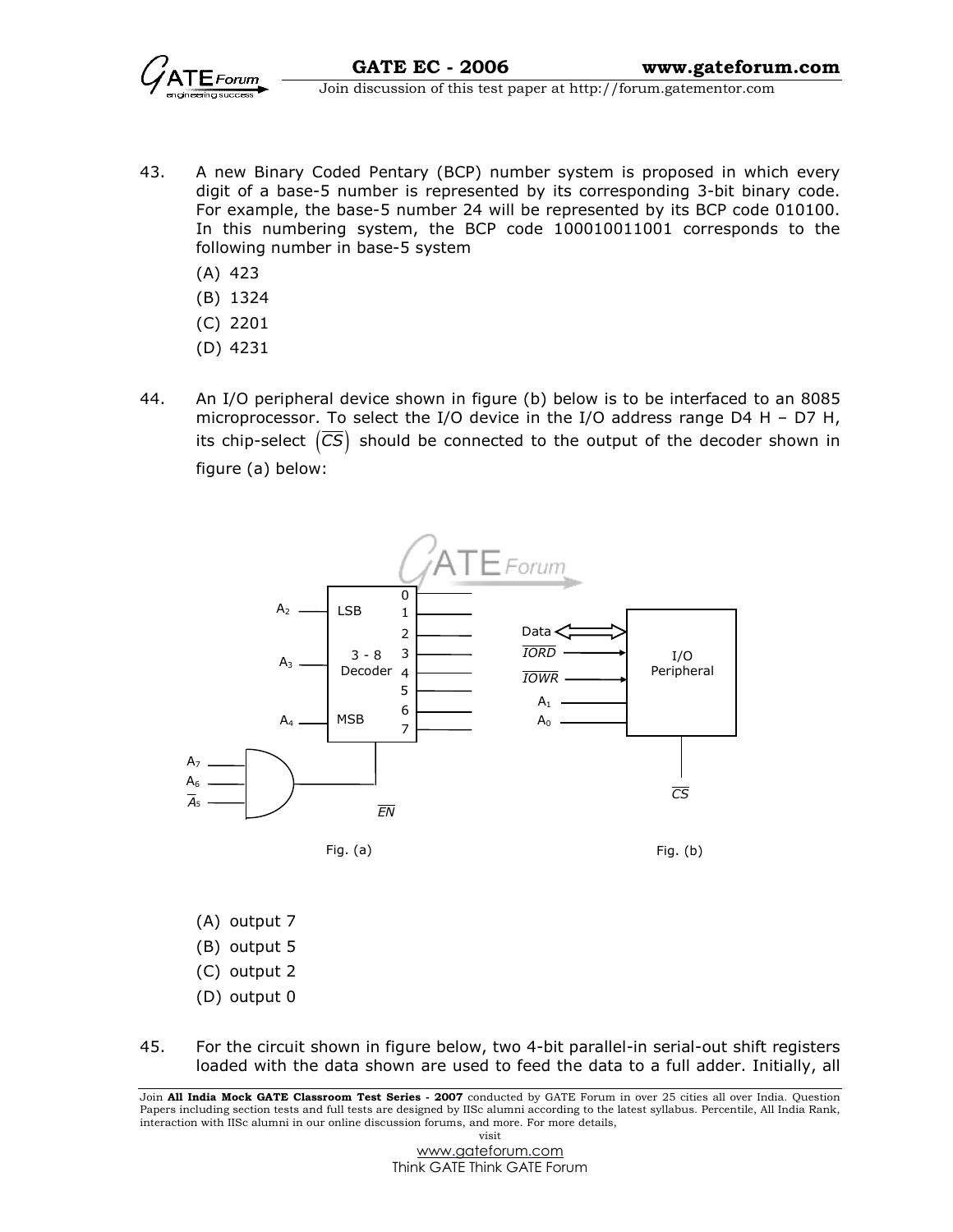

the flip-flops are in clear state. After applying two clock pulses, the outputs of the full-adder should be



- (A)  $S = 0$   $C_0 = 0$ (B)  $S = 0$   $C_0 = 1$  $\mathsf{TE}$  Forum (C)  $S = 1$   $C_0 = 0$ (D)  $S = 1$   $C_0 = 1$
- 46. A 4-bit D/A converter is connected to a free-running 3-bit UP counter, as shown in the following figure. Which of the following waveforms will be observed at  $V_o$ ?



In the figure shown above, the ground has been shown by the symbol  $∇$ 



Join All India Mock GATE Classroom Test Series - 2007 conducted by GATE Forum in over 25 cities all over India. Question Papers including section tests and full tests are designed by IISc alumni according to the latest syllabus. Percentile, All India Rank, interaction with IISc alumni in our online discussion forums, and more. For more details, visit

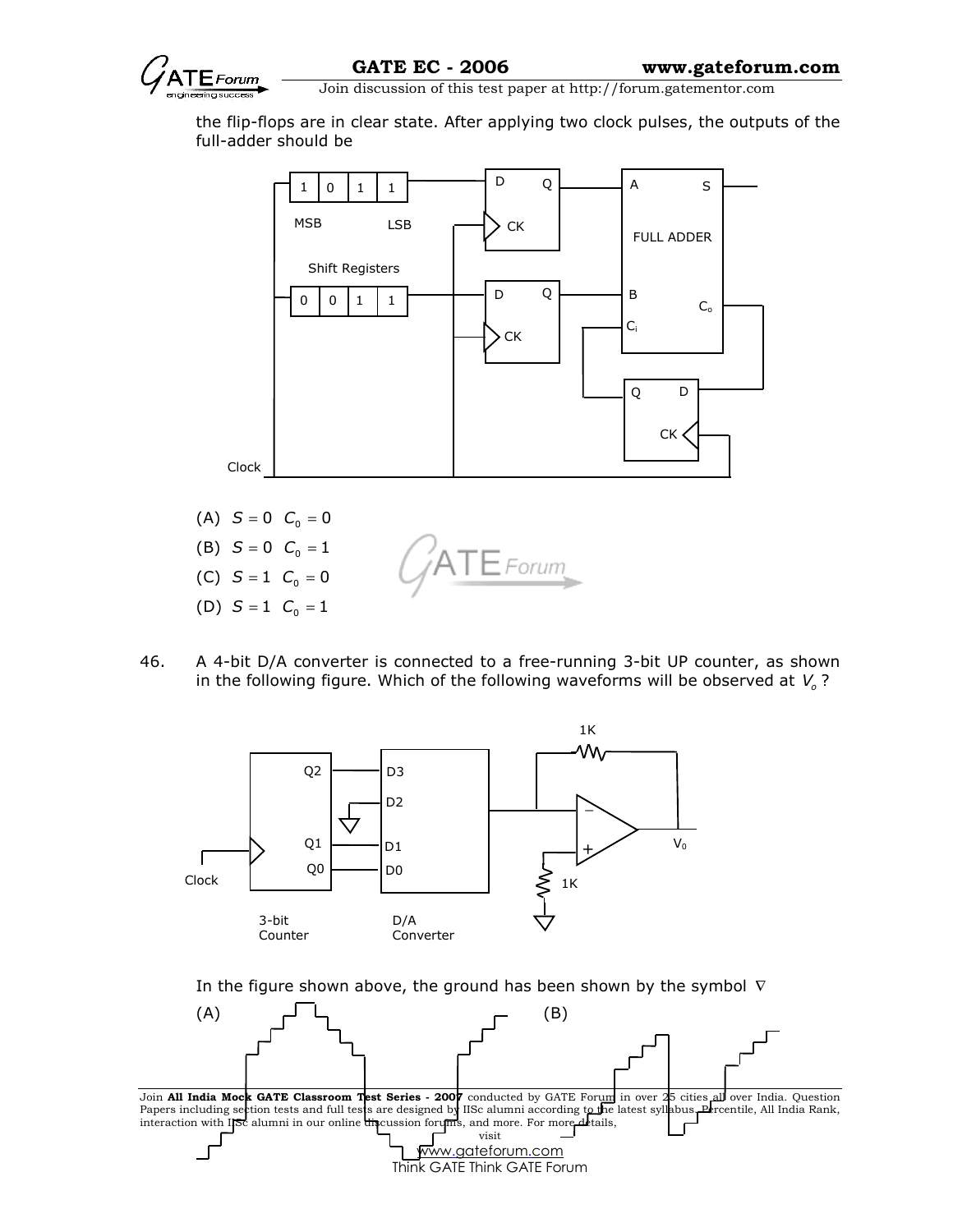

47. Two D-flip-flops, as shown below, are to be connected as a synchronous counter that goes through the following  $Q_1 Q_0$  sequence

 $00 \rightarrow 01 \rightarrow 11 \rightarrow 10 \rightarrow 00 \rightarrow \cdots$ 

The inputs  $D_0$  and  $D_1$  respectively should be connected as



- (A)  $\overline{Q}_1$  and  $Q_0$
- (B)  $\overline{Q}_0$  and  $Q_1$
- (C)  $\overline{Q}_1 Q_0$  and  $\overline{Q}_1 Q_0$
- (D)  $\overline{Q}_1 \overline{Q}_0$  and  $Q_1 Q_0$
- 48. Following is the segment of a 8085 assembly language program:

```
 LXI SP, EFFF H 
 CALL 3000 H 
     M
     \vdots 3000 H : LXI H, 3CF4 H 
 PUSH PSW 
 SPHL 
 POP PSW 
 RET
```
Join All India Mock GATE Classroom Test Series - 2007 conducted by GATE Forum in over 25 cities all over India. Question Papers including section tests and full tests are designed by IISc alumni according to the latest syllabus. Percentile, All India Rank, interaction with IISc alumni in our online discussion forums, and more. For more details, visit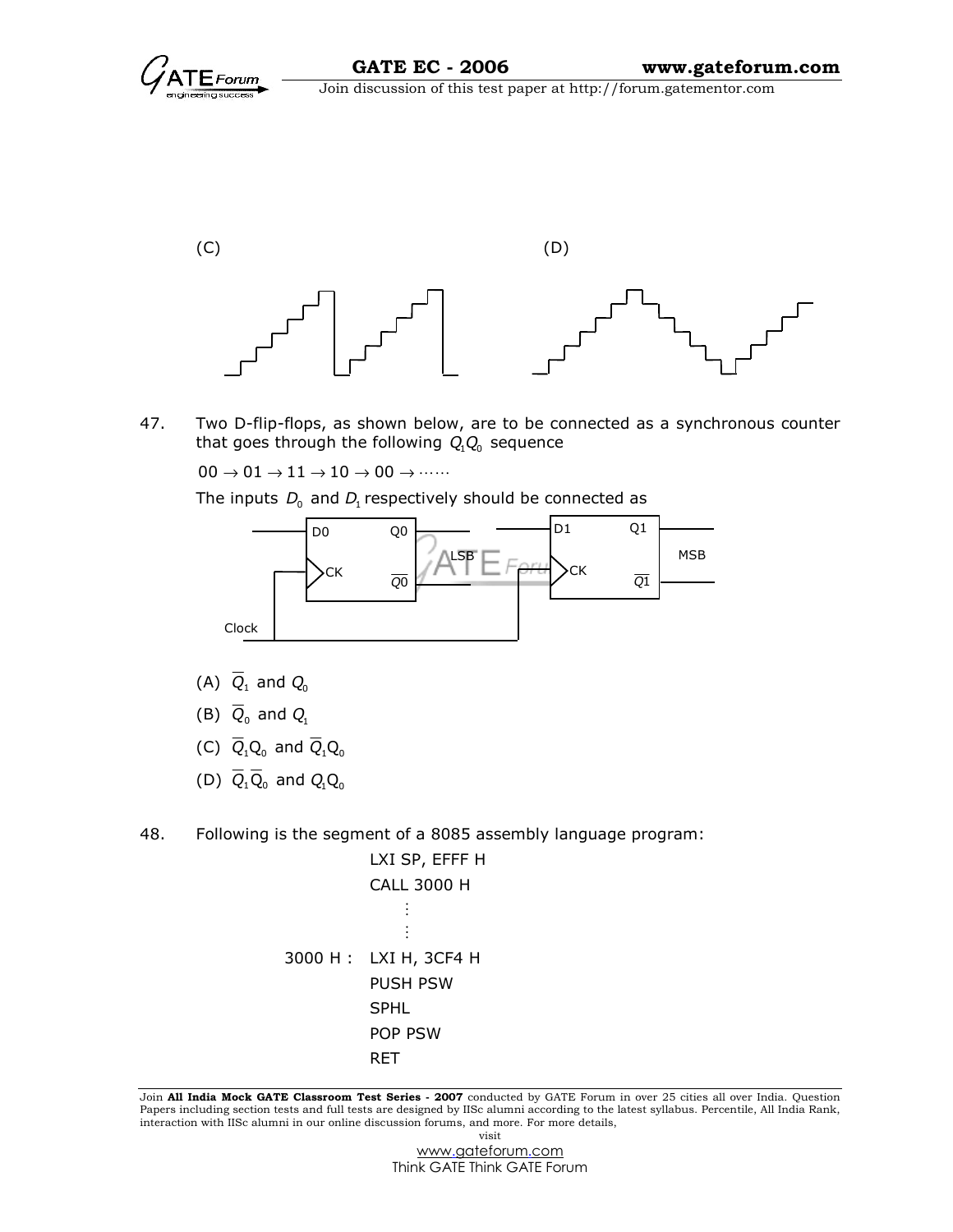

On completion of RET execution, the contents of SP is:

- (A) 3CFO H
- (B) 3CF8 H
- (C) 3FFD H
- (D) EFFF H
- 49. The point P in the following figure is stuck-at-1. The output  $f$  will be



 $(A)$   $AB\overline{C}$ 

- $(B)$   $\overline{A}$
- $(C)$   $AB\overline{C}$
- (D) A
- 

50. A signal  $m(t)$  with bandwidth 500 Hz is first multiplied by a signal  $g(t)$  where

$$
g\left(t\right)=\sum_{R=-\infty}^{\infty}\left(-1\right)^{k}\,\delta\left(t-0.5\!\times\!10^{-4}k\right)
$$

The resulting signal is then passed through an ideal lowpass filter with bandwidth 1 kHz. The output of the lowpass filter would be:

- (A)  $\delta(t)$
- $(B)$   $m(t)$
- (C) 0
- (D)  $m(t) \delta(t)$

Join All India Mock GATE Classroom Test Series - 2007 conducted by GATE Forum in over 25 cities all over India. Question Papers including section tests and full tests are designed by IISc alumni according to the latest syllabus. Percentile, All India Rank, interaction with IISc alumni in our online discussion forums, and more. For more details, visit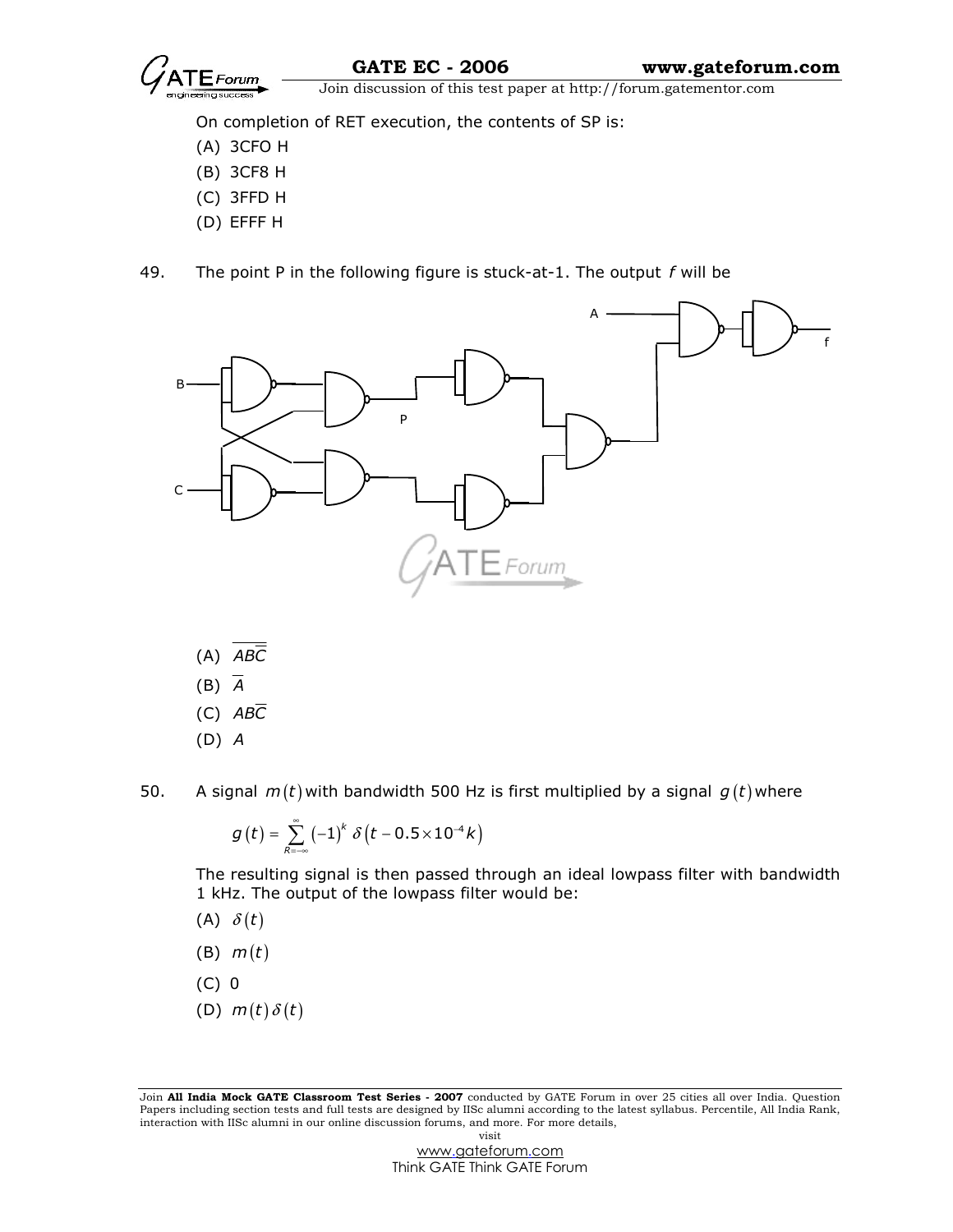

51. The minimum sampling frequency (in samples/sec) required to reconstruct the following signal from its samples without distortion.

$$
x(t) = 5\left(\frac{\sin 2\pi 1000t}{\pi t}\right)^3 + 7\left(\frac{\sin 2\pi 1000t}{\pi t}\right)^2
$$
 would be:

- (A)  $2 \times 10^{3}$
- (B)  $4 \times 10^{3}$
- (C)  $6 \times 10^{3}$
- (D)  $8 \times 10^{3}$
- 52. A uniformly distributed random variable X with probability density function

$$
f_{x}(x) = \frac{1}{10} (u(x+5) - u(x-5))
$$

Where  $u(.)$  is the unit step function is passed through a transformation given in the figure below. The probability density function of the transformed random variable Y would be



(A) 
$$
f_y(y) = \frac{1}{5}(u(y + 2.5) - u(y - 2.5))
$$
  
\n(B)  $f_y(y) = 0.5\delta(y) + 0.5\delta(y - 1)$   
\n(C)  $f_y(y) = 0.25\delta(y + 2.5) + 0.25\delta(y - 2.5) + 0.5\delta(y)$   
\n(D)  $f_y(y) = 0.25\delta(y + 2.5) + 0.25\delta(y - 2.5) + \frac{1}{10}(u(y + 2.5) - u(y - 2.5))$ 

53. A system with input  $x[n]$  and output  $y[n]$  is given as  $y[n] = \left(\sin \frac{5}{6} \pi n\right) x(n)$ . The

system is:

- (A) linear, stable and invertible
- (B) non-linear, stable and non-invertible

Join All India Mock GATE Classroom Test Series - 2007 conducted by GATE Forum in over 25 cities all over India. Question Papers including section tests and full tests are designed by IISc alumni according to the latest syllabus. Percentile, All India Rank, interaction with IISc alumni in our online discussion forums, and more. For more details, visit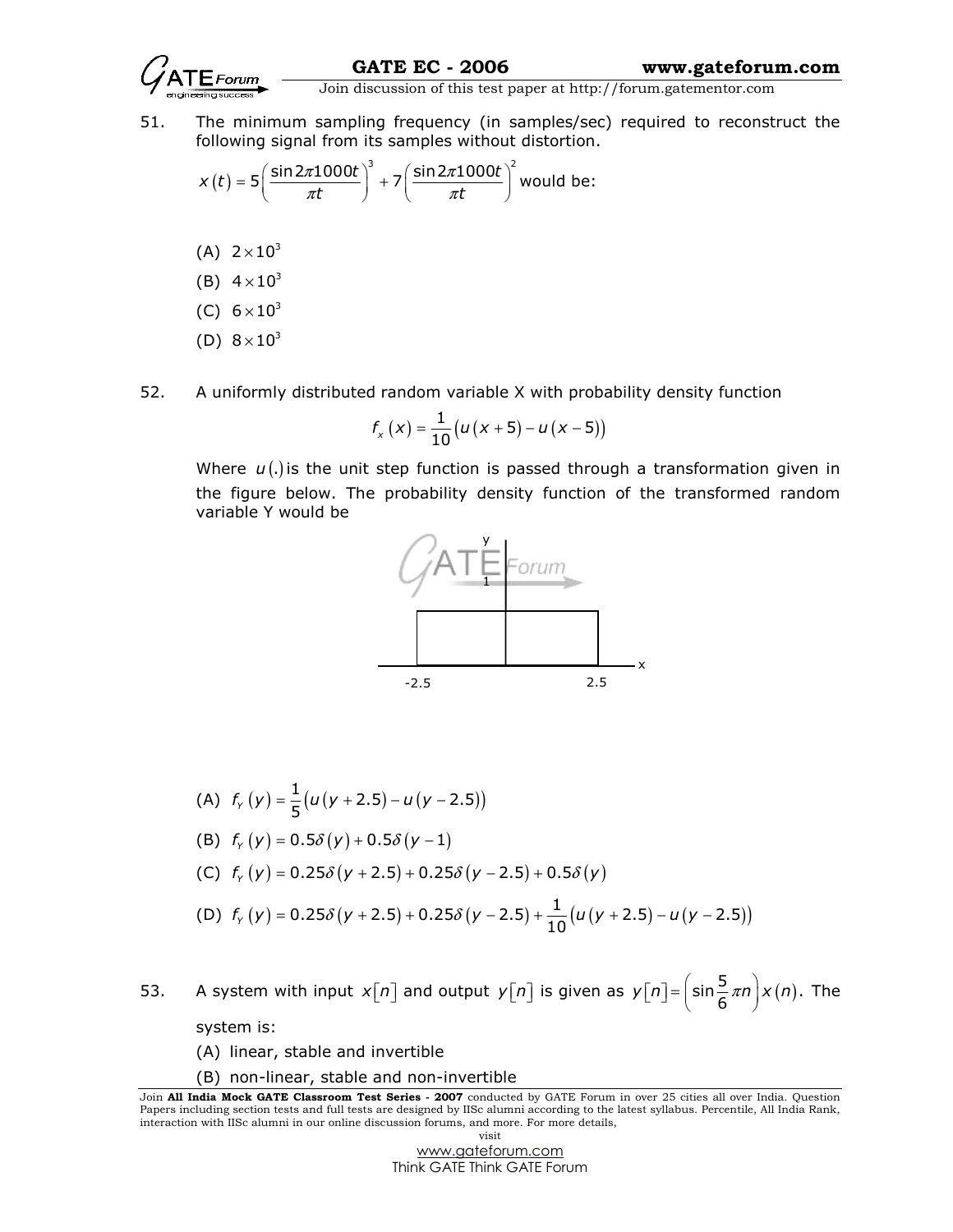

 $\overline{\text{Join}}$  Join discussion of this test paper at http://forum.gatementor.com

- (C) linear, stable and non-invertible
- (D) linear, unstable and invertible
- 54. The unit-step response of a system starting from rest is given by

$$
c(t) = 1 - e^{-2t} \text{ for } t \ge 0
$$

The transfer function of the system is:

(A) 
$$
\frac{1}{1+2s}
$$
  
\n(B)  $\frac{2}{2+s}$   
\n(C)  $\frac{1}{2+s}$   
\n(D)  $\frac{2s}{1+2s}$ 

55. The Nyquist plot of  $G(j\omega)H(j\omega)$  for a closed loop control system, passes through  $(-1, j0)$  point in the GH plane. The gain margin of the system in dB is equal to

 $A$  |  $E$  Forum

- (A) infinite
- (B) greater than zero
- (C) less than zero
- (D) zero

56. The positive values of "K" and "a" so that the system shown in the figure below oscillates at a frequency of 2 rad/sec respectively are



Join All India Mock GATE Classroom Test Series - 2007 conducted by GATE Forum in over 25 cities all over India. Question Papers including section tests and full tests are designed by IISc alumni according to the latest syllabus. Percentile, All India Rank, interaction with IISc alumni in our online discussion forums, and more. For more details, visit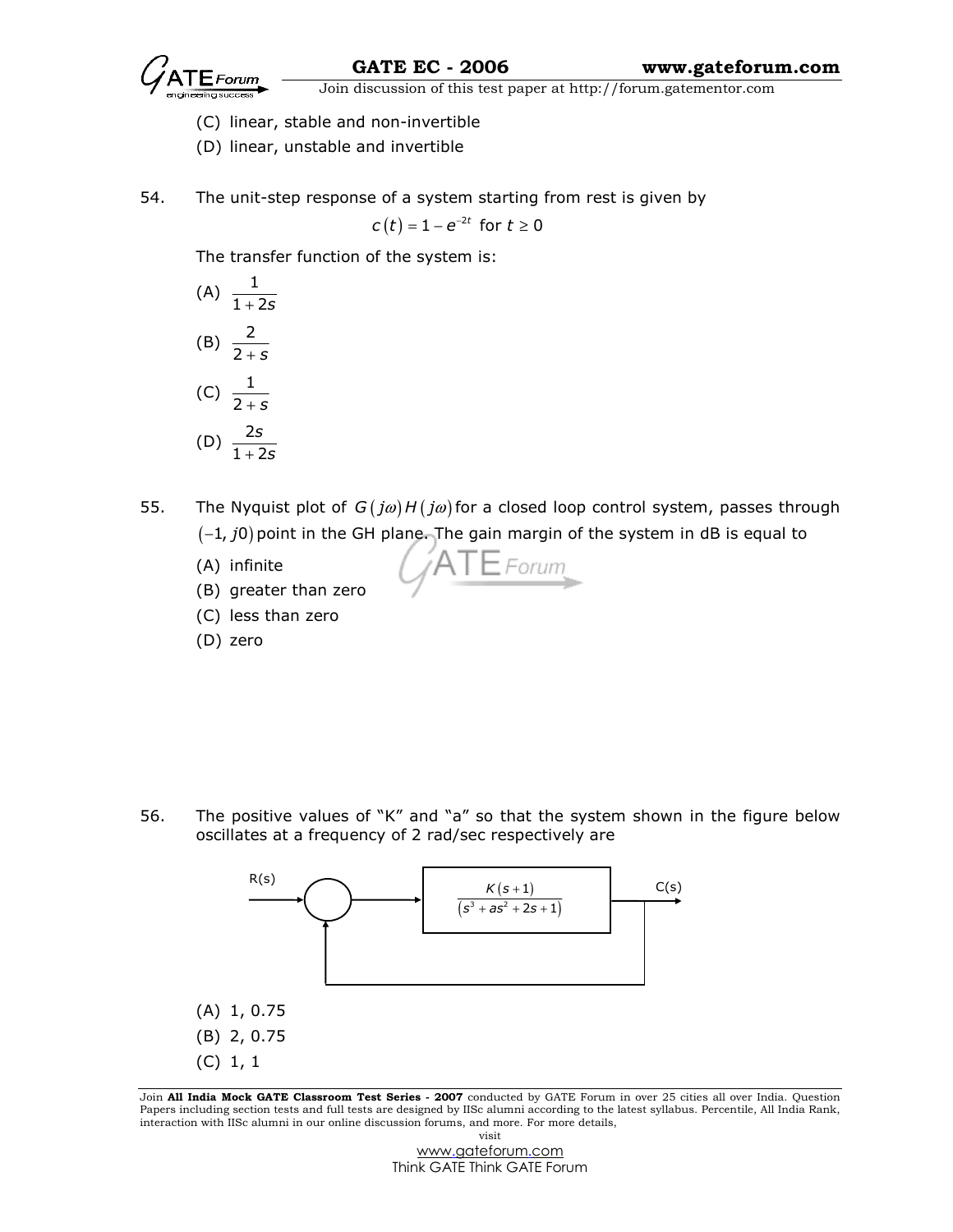

(D) 2, 2

57. The unit impulse response of a system is:

 $h(t)=e^{-t}$ ,  $t\geq 0$ 

For this system, the steady-state value of the output for unit step input is equal to

- $(A) -1$
- (B) 0
- (C) 1
- (D) ∞
- 58. The transfer function of a phase-lead compensator is given by

$$
G_c (s) = \frac{1+3Ts}{1+Ts} \text{ where } T > 0
$$

The maximum phase-shift provided by such a compensator is:

- π (A)  $\frac{\pi}{2}$  $ATE$ Forum π (B)  $\frac{\pi}{3}$ π (C)  $\frac{\pi}{4}$ π (D)  $\frac{\pi}{6}$
- 59. A linear system is described by the following state equation

$$
\dot{X}(t) = AX(t) + BU(t), A = \begin{bmatrix} 0 & 1 \\ -1 & 0 \end{bmatrix}
$$

The state-transition matrix of the system is:

 $(A) \begin{array}{c} \cos t & \sin t \\ -\sin t & \cos t \end{array}$  $t$  sin $t$  | t cost|  $\lceil \textsf{cost} \mid \textsf{sin}t \rceil$  $\lfloor$ −sint cost $\rfloor$ (B)  $\begin{vmatrix} -\cos t & \sin t \\ -\sin t & -\cos t \end{vmatrix}$  $t$  sin $t$ t  $-cost$ |  $\lceil -\cos t \quad \textsf{sin} \, t \rceil$  $\left\lfloor -\textsf{sin}t \;\; -\textsf{cos}t \right\rfloor$  $(C)$   $\begin{vmatrix} -\cos t & -\sin t \\ -\sin t & \cos t \end{vmatrix}$ t  $-$ sint  $|$  $t$  cos $t$  $\lceil -\cos t - \sin t \rceil$  $\lfloor$  – sint cost $\rfloor$ (D)  $\begin{vmatrix} \cos t & -\sin t \\ \cos t & \sin t \end{vmatrix}$  $t$  –sin $t$ |  $t$  sin $t$  $\lceil \textsf{cost} \> -\textsf{sin}\,t \rceil$  $\lfloor \textsf{cost} \text{ } \textsf{sin} t \rfloor$ 

Join All India Mock GATE Classroom Test Series - 2007 conducted by GATE Forum in over 25 cities all over India. Question Papers including section tests and full tests are designed by IISc alumni according to the latest syllabus. Percentile, All India Rank, interaction with IISc alumni in our online discussion forums, and more. For more details, visit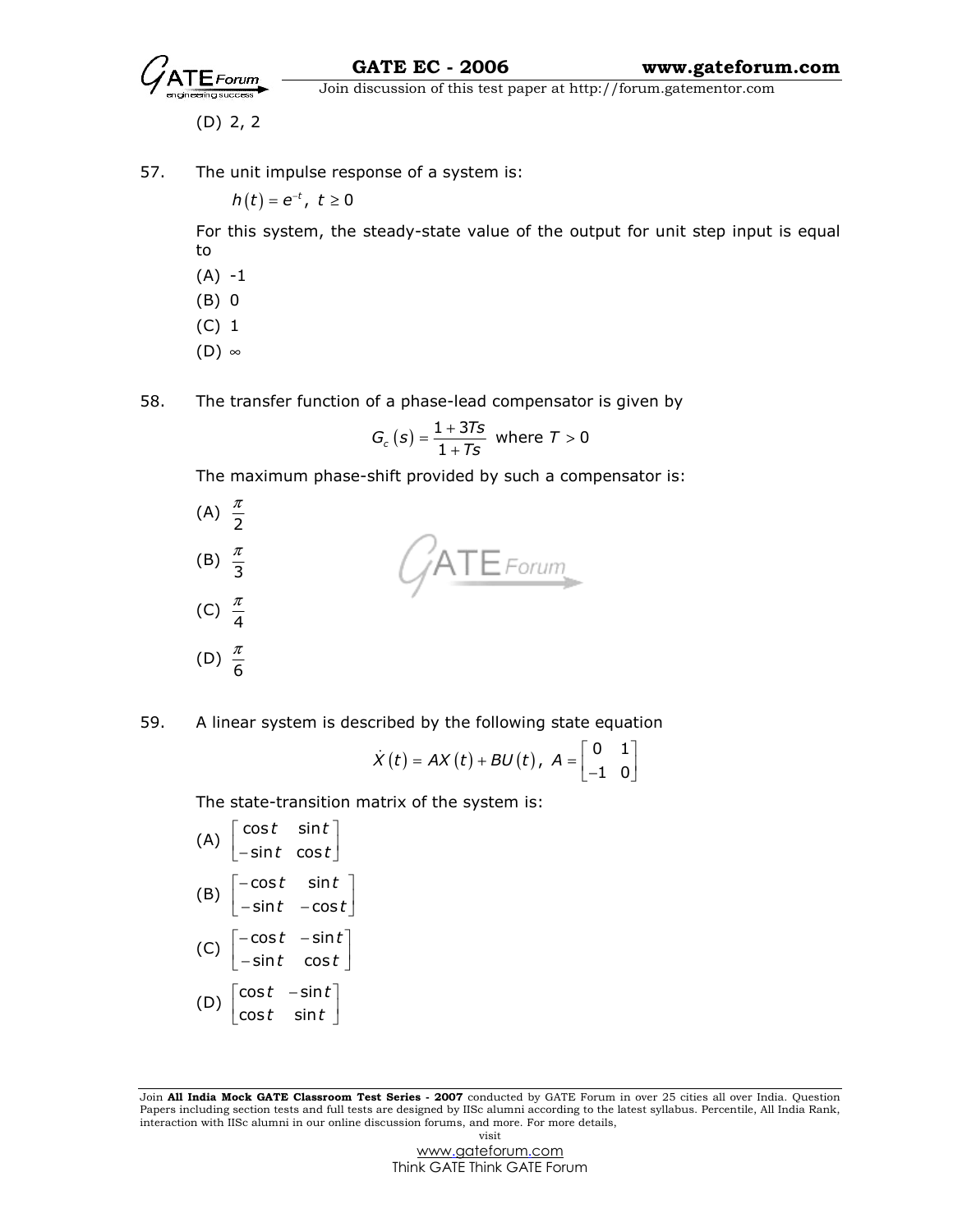

 $\overrightarrow{G}$  Join discussion of this test paper at http://forum.gatementor.com

60. The minimum step-size required for a Delta-Modulator operating at 32 K samples/sec to track the signal (here  $u(t)$  is the unit-step function)

 $x(t) = 125t (u(t) - u(t - 1)) + (250 - 125t)(u(t - 1) - u(t - 2))$ 

So that slope-overload is avoided, would be

- $(A) 2^{-10}$
- $(B) 2^{-8}$
- $(C) 2^{-6}$
- $(D) 2^{-4}$
- 61. A zero-mean white Gaussian noise is passed through an ideal lowpass filter of bandwidth 10 kHz. The output is then uniformly sampled with sampling period  $t_{s}$  = 0.03 msec. The samples so obtained would be
	- (A) correlated
	- (B) statistically independent
	- (C) uncorrelated
	- (D) orthogonal
- 62. A source generates three symbols with probabilities 0.25, 0.25, 0.50 at a rate of 3000 symbols per second. Assuming independent generation of symbols, the most efficient source encoder would have average bit rate as
	- (A) 6000 bits/sec
	- (B) 4500 bits/sec
	- (C) 3000 bits/sec
	- (D) 1500 bits/sec
- 63. The diagonal clipping in Amplitude Demodulation (using envelope detector) can be avoided if RC time-constant of the envelope detector satisfies the following condition, (here W is message bandwidth and  $\omega_c$  is carrier frequency both in rad/sec)
- (A)  $RC < \frac{1}{W}$ (B)  $RC > \frac{1}{W}$ (C)  $RC < \frac{1}{1}$ c  $RC < \frac{\texttt{-}}{\omega}$ (D)  $RC > \frac{1}{1}$ c  $RC > \frac{1}{\omega}$

Join All India Mock GATE Classroom Test Series - 2007 conducted by GATE Forum in over 25 cities all over India. Question Papers including section tests and full tests are designed by IISc alumni according to the latest syllabus. Percentile, All India Rank, interaction with IISc alumni in our online discussion forums, and more. For more details, visit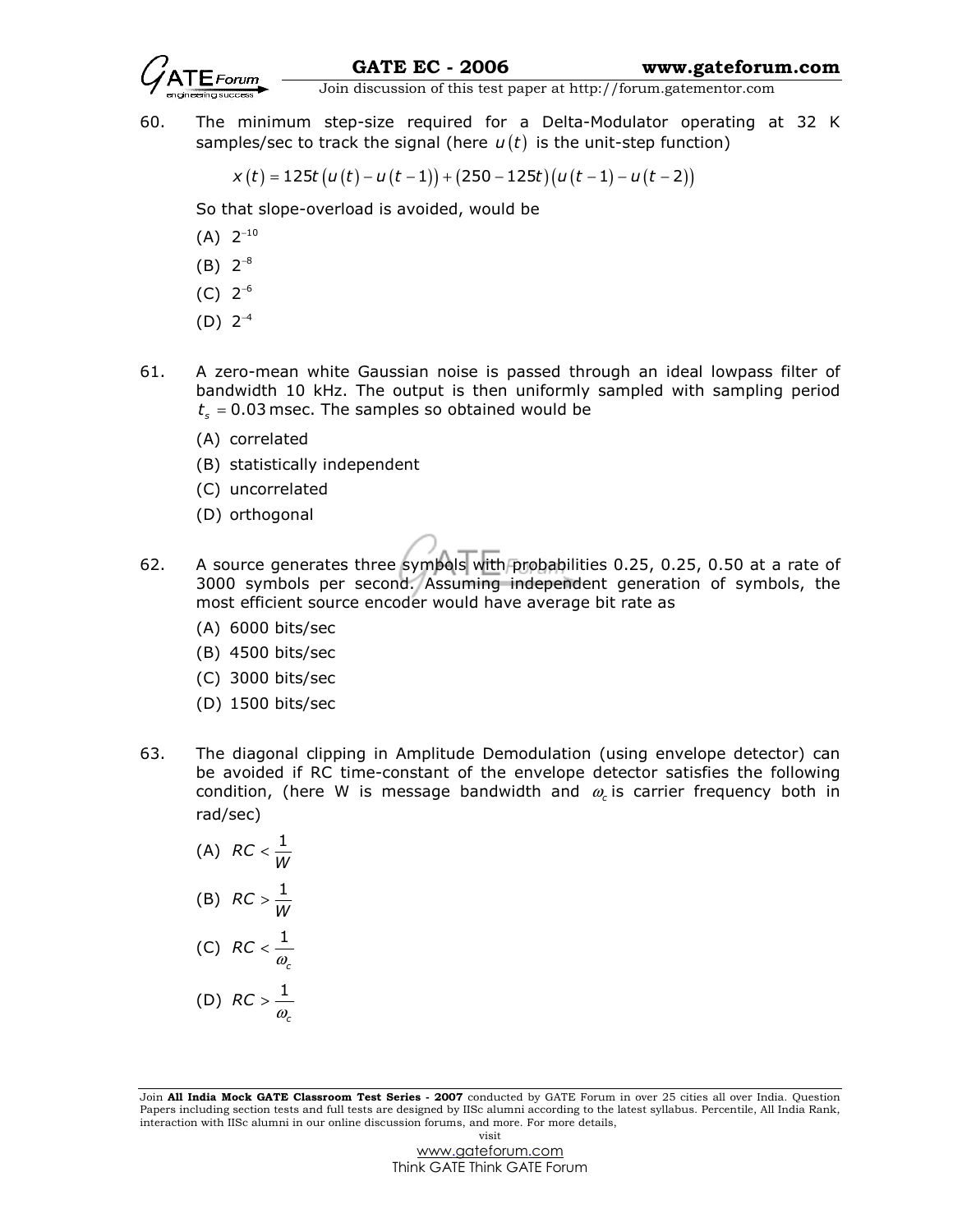

64. In the following figure the minimum value of the constant "C", which is to be added to  $y_1(t)$  such that  $y_1(t)$  and  $y_2(t)$  are different, is



65. A message signal with bandwidth 10 kHz is Lower-Side Band SSB modulated with carrier frequency  $f_{c1} = 10^6$  Hz. The resulting signal is then passed through a Narrow-Band Frequency Modulator with carrier frequency  $f_{c2} = 10^9$  Hz.

The bandwidth of the output would be:

- (A)  $4 \times 10^4$  Hz
- (B)  $2 \times 10^6$  Hz
- (C)  $2 \times 10^9$  Hz
- (D)  $2 \times 10^{10}$  Hz
- 66. A medium of relative permittivity  $\varepsilon_{r2}$  = 2 forms an interface with free-space. A point source of electromagnetic energy is located in the medium at a depth of 1 meter from the interface. Due to the total internal reflection, the transmitted beam has a circular cross-section over the interface. The area of the beam crosssection at the interface is given by
	- (A)  $2\pi m^2$
- (B)  $\pi^2 m^2$
- (C)  $\frac{\pi}{2} m^2$
- (D)  $\pi m^2$

Join All India Mock GATE Classroom Test Series - 2007 conducted by GATE Forum in over 25 cities all over India. Question Papers including section tests and full tests are designed by IISc alumni according to the latest syllabus. Percentile, All India Rank, interaction with IISc alumni in our online discussion forums, and more. For more details, visit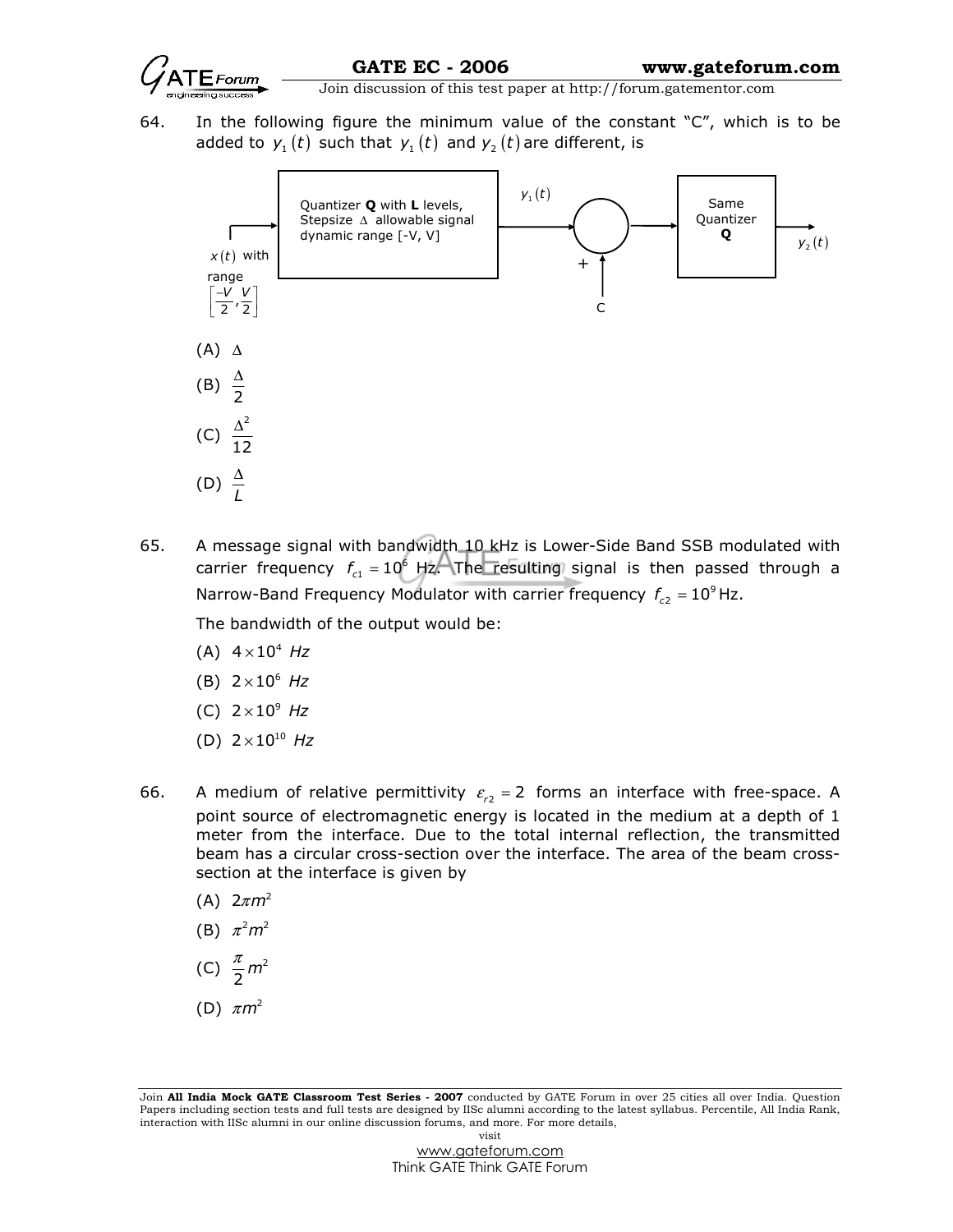

GATE EC - 2006 www.gateforum.com

Join discussion of this test paper at http://forum.gatementor.com

67. A medium is divided into regions I and II about  $x = 0$  plane, as shown in the figure below. An electromagnetic wave with electric field  $E_1 = 4\hat{a}_x + 3\hat{a}_y + 5\hat{a}_z$  is incident normally on the interface form region-I. The electric field  $E_{_2}$ in region-II at the interface is:



- (A)  $E_2 = E_1$ (B)  $4 \hat{a}_x + 0.75 \hat{a}_y - 1.25 \hat{a}_z$
- (C)  $3\hat{a}_x + 3\hat{a}_y + 5\hat{a}_z$

(D) 
$$
-3\hat{a}_x + 3\hat{a}_y + 5\hat{a}_z
$$

68. When a plane wave traveling in free-space is incident normally on a medium having  $\varepsilon$ <sub>r</sub> = 4.0, the fraction of power transmitted into the medium is given by

 $\bigcirc$ ATE Forum

- (A)  $\frac{8}{9}$ (B)  $\frac{1}{2}$ (C)  $\frac{1}{3}$ (D)  $\frac{5}{6}$
- 69. A rectangular waveguide having  $TE_{10}$  mode as dominant mode is having a cutoff frequency of 18-GHz for the  $TE_{30}$  mode. The inner broad-wall dimension of the rectangular waveguide is:
- (A)  $\frac{5}{3}$  cms
	- (B) 5 cms
- (C)  $\frac{5}{2}$  cms
	- (D) 10 cms

Join All India Mock GATE Classroom Test Series - 2007 conducted by GATE Forum in over 25 cities all over India. Question Papers including section tests and full tests are designed by IISc alumni according to the latest syllabus. Percentile, All India Rank, interaction with IISc alumni in our online discussion forums, and more. For more details, visit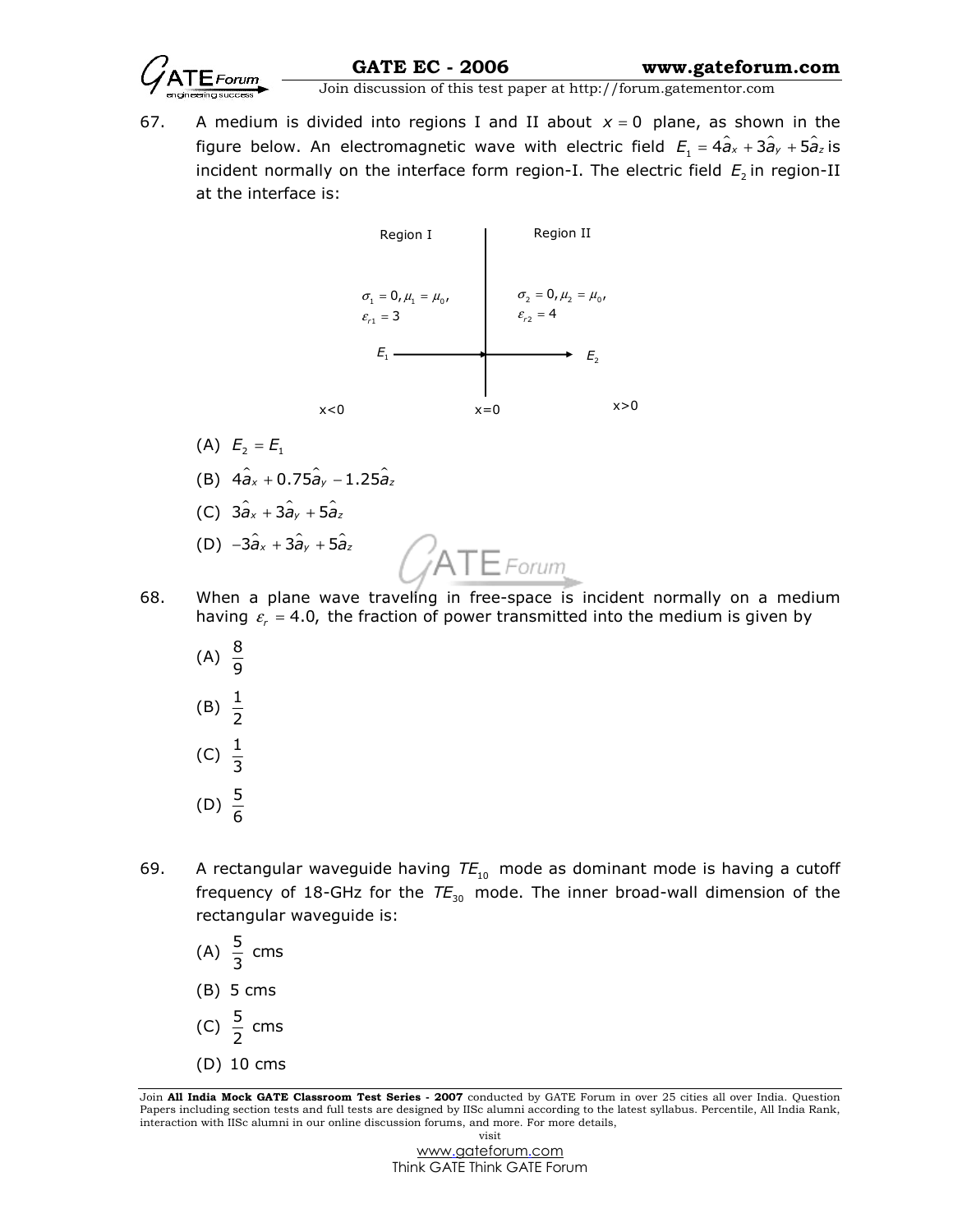

70. A mast antenna consisting of a 50 meter long vertical conductor operates over a perfectly conducting ground plane. It is base-fed at a frequency of 600 kHz. The radiation resistance of the antenna in Ohms is:

(A) 
$$
\frac{2\pi^2}{5}
$$
  
\n(B)  $\frac{\pi^2}{5}$   
\n(C)  $\frac{4\pi^2}{5}$   
\n(D)  $20\pi^2$ 

#### Common Data Questions:

Common Data for Questions 71, 72, 73:

In the transistor amplifier circuit shown in the figure below, the transistor has the following parameters:



In the figure above, the ground has been shown by the symbol  $\nabla$ 

- 71. Under the DC conditions, the collector-to-emitter voltage drop is:
	- (A) 4.8 Volts
	- (B) 5.3 Volts
	- (C) 6.0 Volts
	- (D) 6.6 Volts

72. If  $\beta_{DC}$  is increased by 10%, the collector-to-emitter voltage drop

Join All India Mock GATE Classroom Test Series - 2007 conducted by GATE Forum in over 25 cities all over India. Question Papers including section tests and full tests are designed by IISc alumni according to the latest syllabus. Percentile, All India Rank, interaction with IISc alumni in our online discussion forums, and more. For more details, visit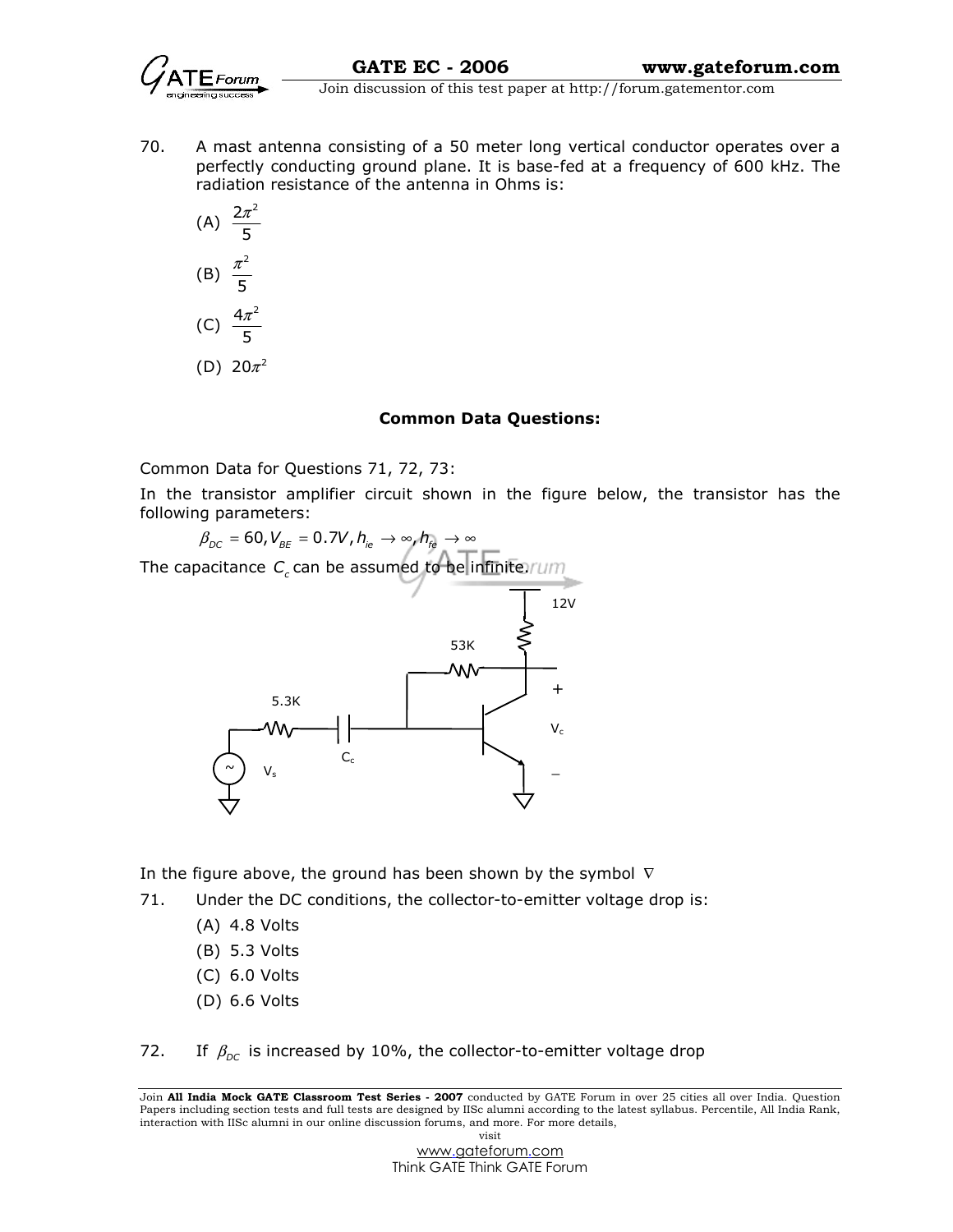

- (A) increases by less than or equal to 10%
- (B) decreases by less than or equal to 10%
- (C) increases by more than 10%
- (D) decreases by more than 10%
- 73. The small-signal gain of the amplifier  $v_c/v_s$  is:
	- $(A) -10$
	- (B) -5.3
	- (C) 5.3
	- (D) 10

Common Data for Questions 74, 75:

Let  $g(t) = p(t) * p(t)$ , where \* denotes convolution and  $p(t) = u(t) - u(t-1)$  with  $u(t)$  being the unit step function

- 74. The impulse response of filter matched to the signal  $s(t) = g(t) \delta(t-2) * g(t)$  is given as:
	- (A)  $s(1-t)$  $ATE$ Forum (B)  $-S(1-t)$  $(C) -s(t)$  $(D)$   $s(t)$
- 75. An Amplitude Modulated signal is given as

 $x_{_{AM}}\left( t \right) = 100\left( {\rho \left( t \right) + 0.5g\left( t \right)} \right) \cos {\omega _{\text{c}}t}$ 

in the interval  $0 \le t \le 1$ . One set of possible values of the modulating signal and modulation index would be

- $(A)$  t, 0.5
- $(B)$  t, 1.0
- $(C)$  t, 2.0
- (D)  $t^2$ , 0.5

## Linked Answer Questions: Q.76 to Q.85 Carry Two Marks Each.

Statement for Linked Answer Questions 76 & 77:

Join All India Mock GATE Classroom Test Series - 2007 conducted by GATE Forum in over 25 cities all over India. Question Papers including section tests and full tests are designed by IISc alumni according to the latest syllabus. Percentile, All India Rank, interaction with IISc alumni in our online discussion forums, and more. For more details, visit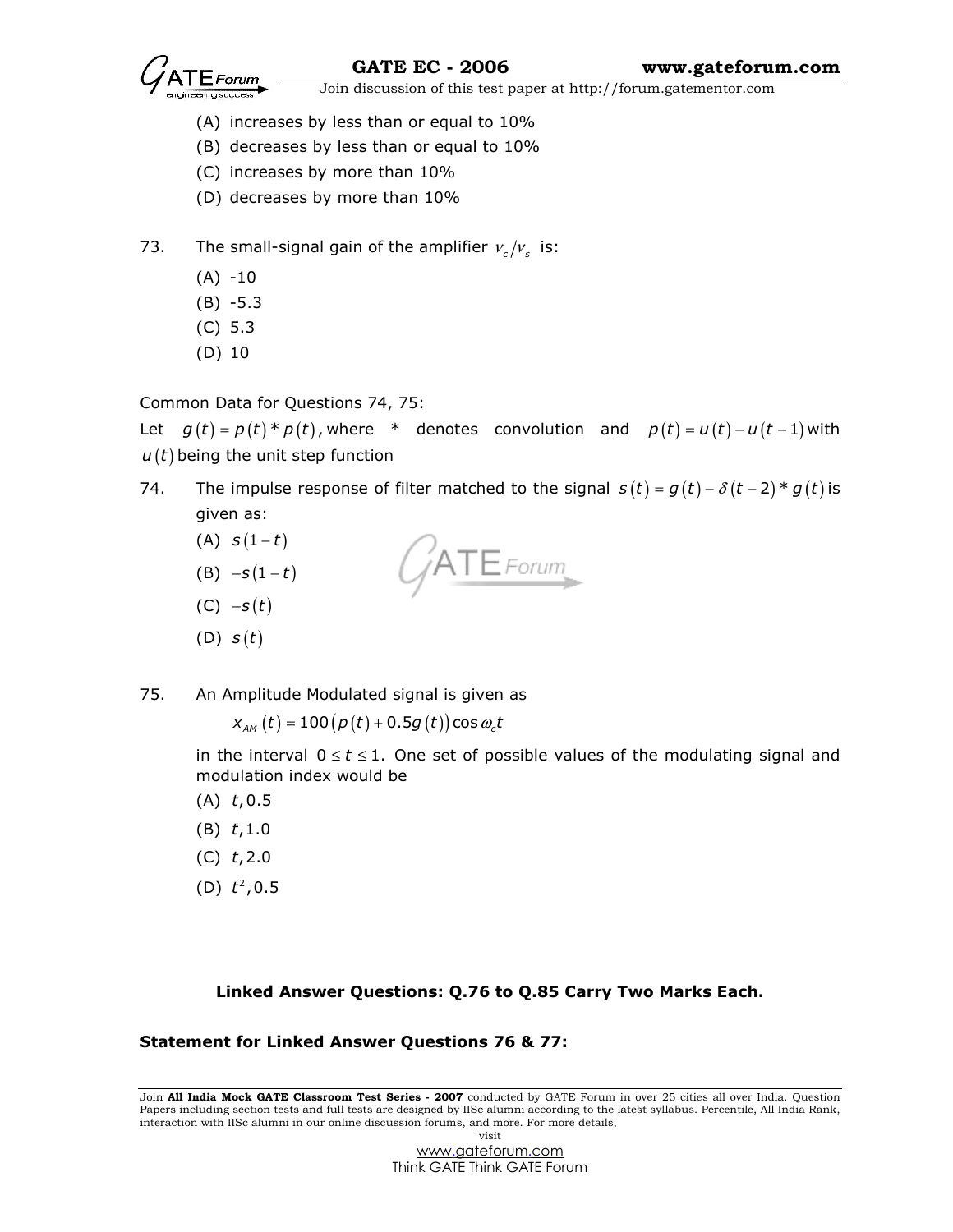

A regulated power supply, shown in figure below, has an unregulated input (UR) of 15 Volts and generates a regulated output  $V_{\text{out.}}$  Use the component values shown in the figure.



In the figure above, the ground has been shown by the symbol  $\nabla$ 

- 76. The power dissipation across the transistor Q1 shown in the figure is:
	- (A) 4.8 Watts
	- (B) 5.0 Watts
	- (C) 5.4 Watts
	- (D) 6.0 Watts
- 77. If the unregulated voltage increases by 20%, the power dissipation across the transistor Q1

Forun

- (A) increases by 20%
- (B) increases by 50%
- (C) remains unchanged
- (D) decreases by 20%

#### Statement for Linked Answer Questions 78 & 79:

The following two questions refer to wide sense stationary stochastic processes

78. It is desired to generate a stochastic process (as voltage process) with power spectral density

$$
S(\omega)=\frac{16}{16+\omega^2}
$$

Join All India Mock GATE Classroom Test Series - 2007 conducted by GATE Forum in over 25 cities all over India. Question Papers including section tests and full tests are designed by IISc alumni according to the latest syllabus. Percentile, All India Rank, interaction with IISc alumni in our online discussion forums, and more. For more details, visit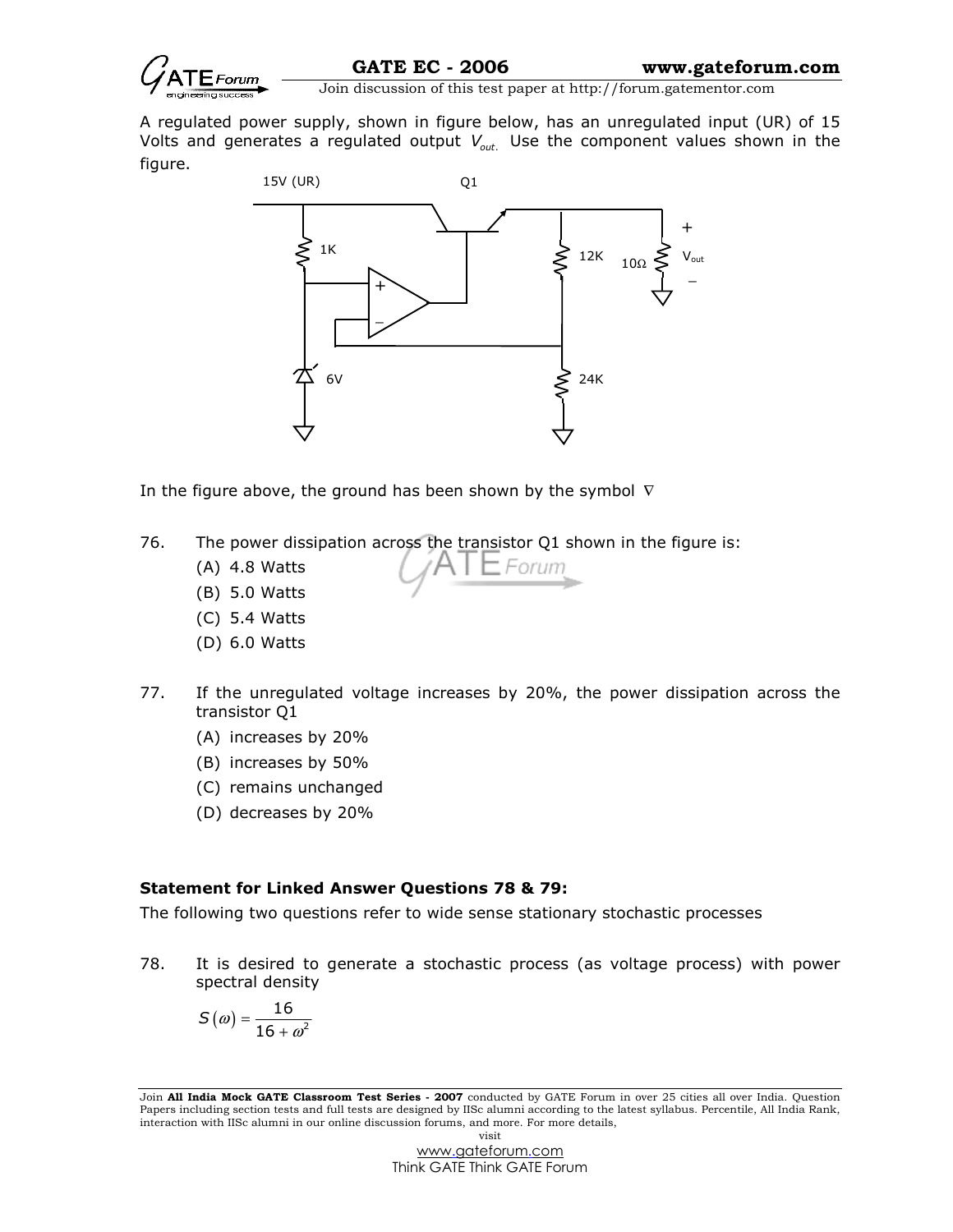

 By driving a Linear-Time-Invariant system by zero mean white noise (as voltage process) with power spectral density being constant equal to 1. The system which can perform the desired task could be:

- (A) first order lowpass R-L filter
- (B) first order highpass R-c filter
- (C) tuned L-C filter
- (D) series R-L-C filter
- 79. The parameters of the system obtained in Q.78 would be
	- (A) first order R-L lowpass filter would have R =  $4\Omega$  L = 4H
	- (B) first order R-C highpass filter would have R =  $4\Omega$  C = 0.25F
	- (C) tuned L-C filter would have  $L = 4H C = 4F$
	- (D) series R-L-C lowpass filter would have R =  $1\Omega$ , L = 4H, C = 4F

### Statement for Linked Answer Questions 80 & 81:

Consider the following Amplitude Modulated (AM) signal, where  $f_m < B$ :

$$
x_{_{AM}}(t) = 10(1 + 0.5\sin 2\pi f_m t)\cos 2\pi f_c t
$$

- 80. The average side band power for the AM signal given above is:
	- (A) 25
	- (B) 12.5
	- (C) 6.25
	- (D) 3.125
- 81. The AM signal gets added to a noise with Power Spectral Density  $S_n(f)$  given in the figure below. The ratio of average sideband power to mean noise power would be:



#### Statement for Linked Answer Questions 82 & 83:

Consider a unity-gain feedback control system whose open-loop transfer function is:

Join All India Mock GATE Classroom Test Series - 2007 conducted by GATE Forum in over 25 cities all over India. Question Papers including section tests and full tests are designed by IISc alumni according to the latest syllabus. Percentile, All India Rank, interaction with IISc alumni in our online discussion forums, and more. For more details, visit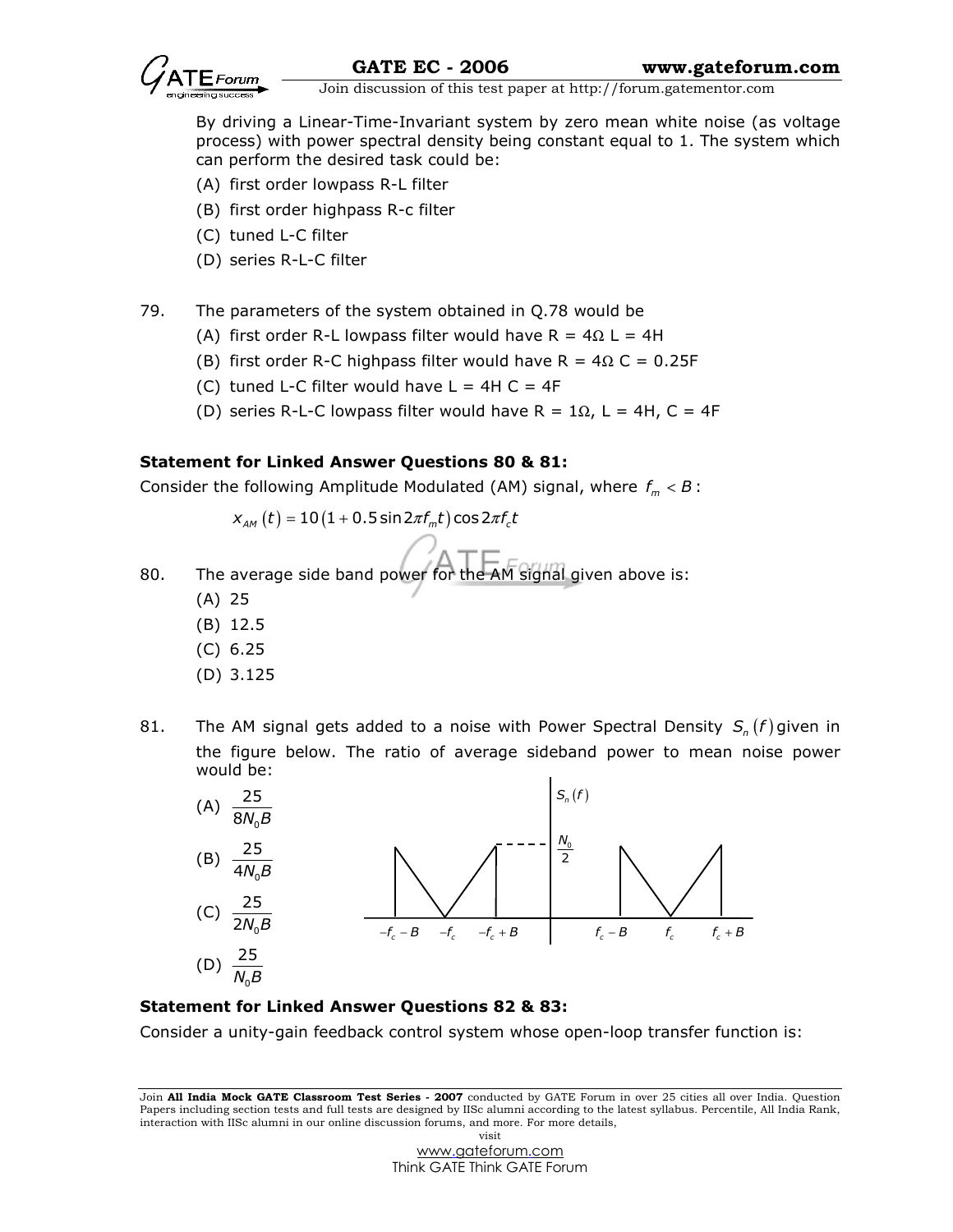

$$
G(s)=\frac{as+1}{s^2}
$$

- 82. The value of "a" so that the system has a phase margin equal to  $\frac{\pi}{4}$  $\frac{\pi}{4}$  is approximately equal to
	- (A) 2.40
	- (B) 1.40
	- (C) 0.84
	- (D) 0.74
- 83. With the value of "a" set for a phase-margin of  $\frac{\pi}{4}$ ,  $\frac{\pi}{4}$ , the value of unit-impulse response of the open-loop system at  $t = 1$  second is equal to
	- (A) 3.40
	- (B) 2.40
	- (C) 1.84
	- (D) 1.74

# Statement for Linked Answer Questions 84 & 85:

A 30-Volts battery with zero source resistance is connected to a coaxial line of characteristic impedance of 50 Ohms at  $t = 0$  second terminated in an unknown resistive load. The line length is that it takes 400 µs for an electromagnetic wave to travel from source end to load end and vice-versa. At  $t = 400 \mu s$ , the voltage at the load end is found to be 40 Volts.

- 84. The load resistance is
	- (A) 25 Ohms
	- (B) 50 Ohms
	- (C) 75 Ohms
	- (D) 100 Ohms
- 85. The steady-state current through the load resistance is:
	- (A) 1.2 Amps
	- (B) 0.3 Amps
	- (C) 0.6 Amps
	- (D) 0.4 Amps

Join All India Mock GATE Classroom Test Series - 2007 conducted by GATE Forum in over 25 cities all over India. Question Papers including section tests and full tests are designed by IISc alumni according to the latest syllabus. Percentile, All India Rank, interaction with IISc alumni in our online discussion forums, and more. For more details, visit